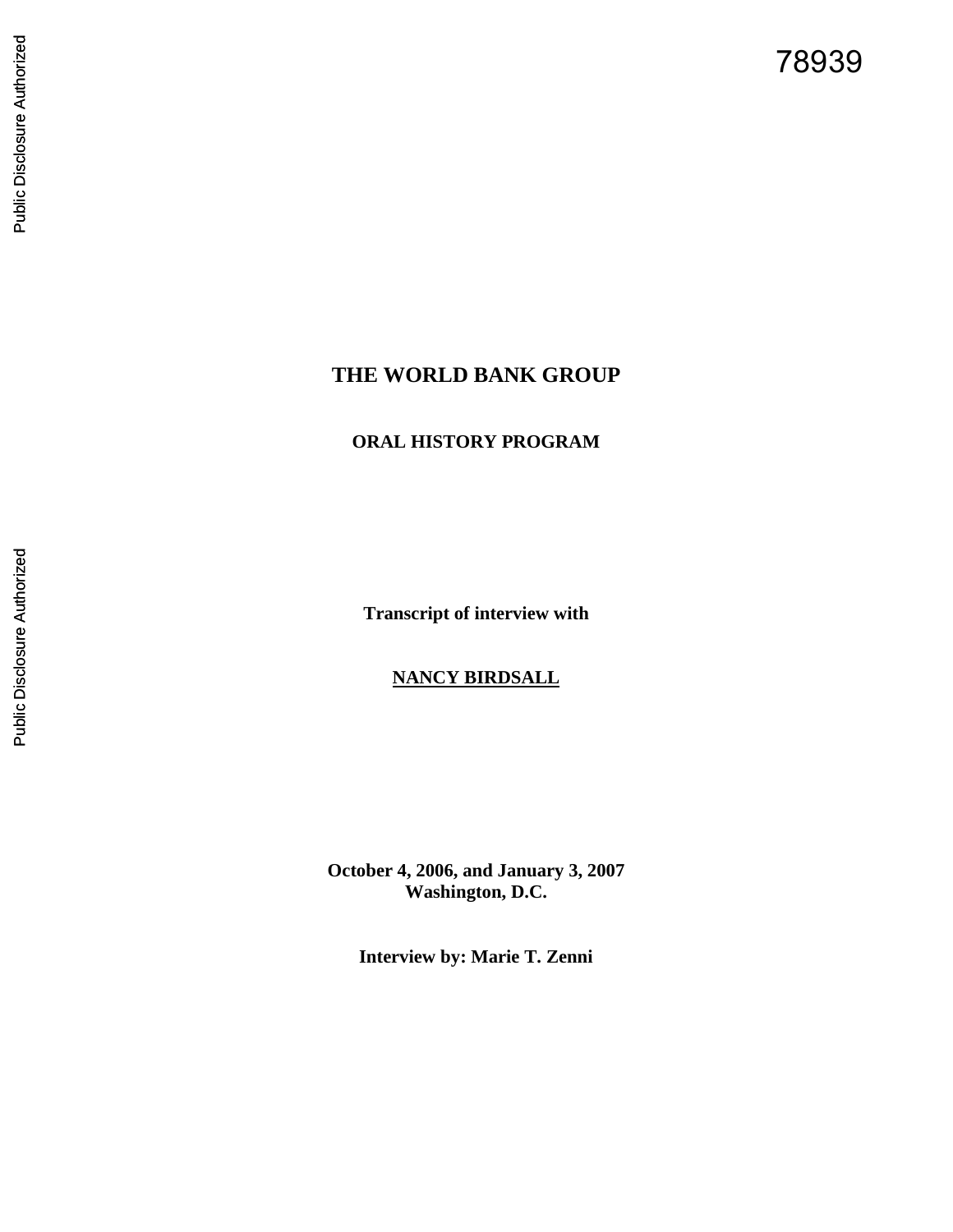### **Session 1 October 4, 2006 Washington, D.C.**

**ZENNI:** Good afternoon. I'm Marie Zenni, senior interviewer for the Bank's oral history program.

#### **BIRDSALL:** I'm Nancy Birdsall.

**ZENNI:** Today is Wednesday, October 4th, 2006, and I'm here at the Center for Global Development Offices in Washington, D.C., to interview Ms. Nancy Birdsall. Ms. Birdsall joined the World Bank in August '79 where she remained through July '93. She left her post of Director, Policy Research Department, at the Bank to take on the number two position of Executive Vice President at the Inter-American Development Bank where she remained until sometime in '98. She then joined the Carnegie Endowment of International Peace as senior associate and director, economic reform project. She currently is the founding president of the Center for Global Development, a position she holds since October 2001. Welcome, Ms. Birdsall.

#### **BIRDSALL:** Thank you very much.

**ZENNI:** Okay. I would like to begin by discussing your background in general, including your educational background, pre-Bank work experience, and how you became interested in economic development.

**BIRDSALL:** Well, I did my undergraduate degree at Newton College of the Sacred Heart, which is outside of Boston, and I went directly to SAIS, School of Advanced International Studies, here in Washington, where I specialized in, I don't remember exactly, but it was probably international economics, vaguely, and Africa as the region. Then I worked as a research assistant on Africa, and then I got involved in Brazil because I got married and went to Brazil with my spouse. I worked in Brazil for a while. And then I went back to working on a program at the Smithsonian Institution that was provided through USAID [U.S. Agency for International Development] which was to support research in developing countries on population issues. And there, I was the person that coordinated the work on Africa. So from the beginning of leaving SAIS, I was interested in development, and I had already been actually on several trips to Africa and to Brazil.

Now, when I was working at the Smithsonian, I got very interested in economics because we gave grants then to scholars from developing countries to work on population and migration issues and they'd be in all the social sciences, and my sense was that the ones that made the most sense, frankly, were the economists. So I decided after a few years that I wanted to do a Ph.D. in economics. I mean there was a sense in which I felt that I needed the training and the tools and that it would be very interesting in enabling me to do better work myself. I could see that I had some limits to what I could do compared to the scholars and the peer reviewers and so on. So I went and did a Ph.D. at Yale in economics; then I came to work at the Bank directly after that.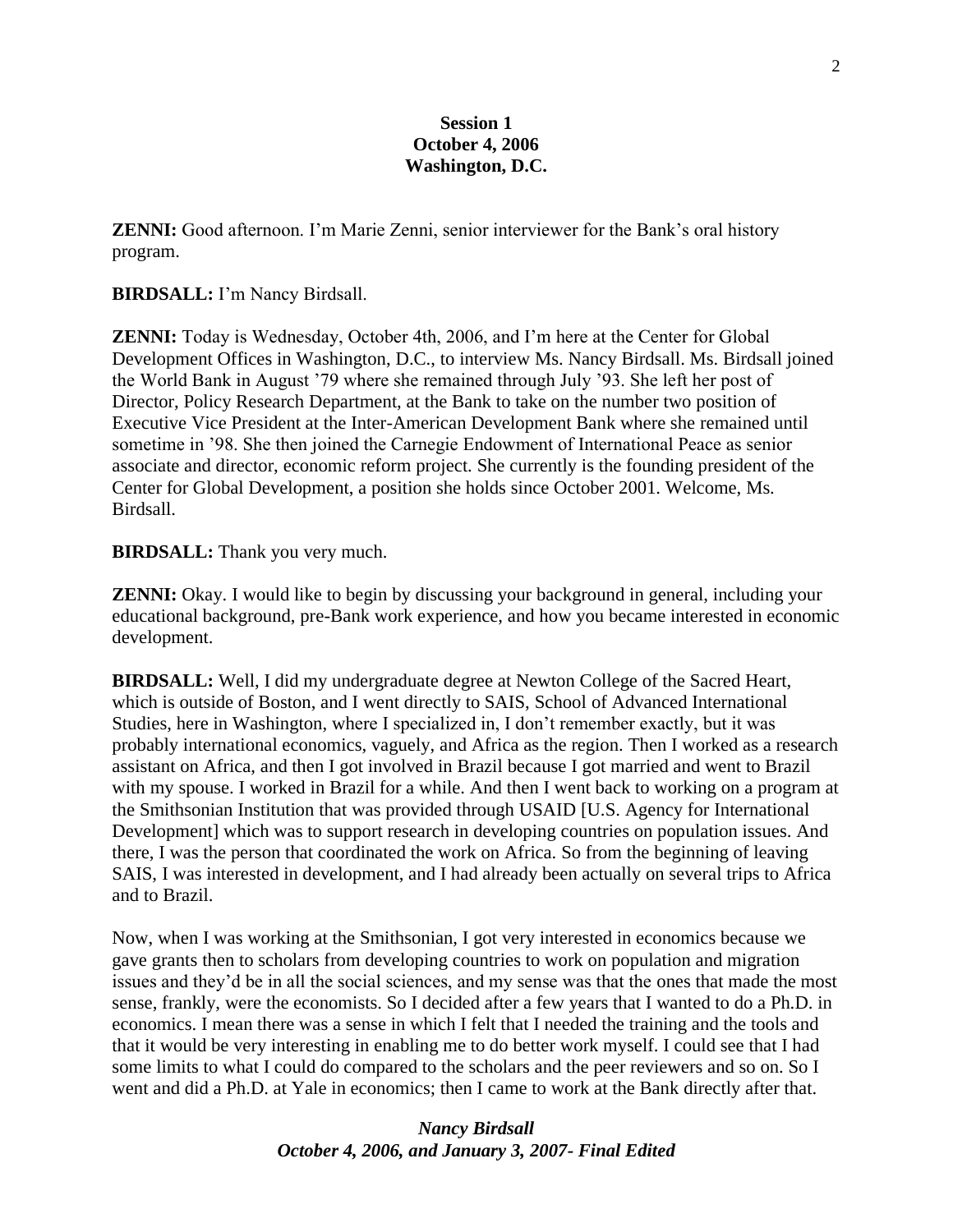And so, I was already then in my thirties. I was lucky because I was too old to enter the YP [Young Professionals] Program. I didn't want to enter the YP Program; I wanted to go into the Research Department. It's very interesting, because I had an offer from the Bank then to go to the--the first offer came to go into the education project and I rejected it. It seemed as though it was mostly about building schools. And most of the division chiefs with whom I interviewed- the Bank does this elaborate thing, you know; you come down for two days--were architects; they just didn't seem to me that it was where the Bank should be, frankly, on education, and I didn't see how it would be very interesting for me, so I turned down that job. Then I was asked to come and interview actually for the India Department and, I think at the same time, for the Development Economics Department.

And when I accepted the job in the Development Economics Department (this is a nice little bit of history), Ann Hamilton, who was one of the earliest women directors and of a very important country, obviously, called me up and said, "You're making a big mistake; you should come to the mainstream where the real work is, not go to research." But I wanted to go to research, and I'm very glad that I did. Also, I, frankly, was coming to Washington because of family reasons- again, the women's issue. By then I was divorced, and my daughter's father was living in Washington, so it worked for me fabulously. So that's the story of how I came to the Bank and how I got interested in the Bank as well as in development.

**ZENNI:** Okay. And you joined in August of '79 as an economist in the Development Economics Department, towards the end of the [Robert S.] McNamara era when the Bank was fast becoming the preeminent player in development-related research.

**BIRDSALL:** Absolutely. It was a very exciting time. And what I remember so well is the sense of sustained, permanent excellence when I arrived in the summer of '79, which, of course, was misleading because I think people didn't foresee and understand how important it was to have Hollis Chenery as the chief economist or vice president. It was important, first of all, because of his own integrity and his very pluralistic view of what research was about. He didn't have strong priors; he believed in, you know, letting people exploit their different approaches. And because he was so close to Robert McNamara, and that protected this really peculiar environment in many respects, which was not too theoretical and academic and not too operational, it was in the right, middle place, in my view. So I was there until the first reorganization that I remember. I think it's, you know, no longer much remembered historically. It was the reorganization of the research and policy work at the Bank in 1982.

**ZENNI:** So how would you describe your own particular experience in the Development Economics Department, and what were your main responsibilities?

**BIRDSALL:** Yes. It was excellent. I had an excellent division chief, Timothy King. I was in the division that worked on population and human resources. I began collaborating then informally with Dick [Richard] Sabot, who became, really, a lifetime collaborator--he died about a year ago--but was fantastic on education issues. And I continued working on population. I did a background paper that really had stood the test of time and was published subsequently by another group for the 1980 *WDR* [*World Development Report*], which was the first big poverty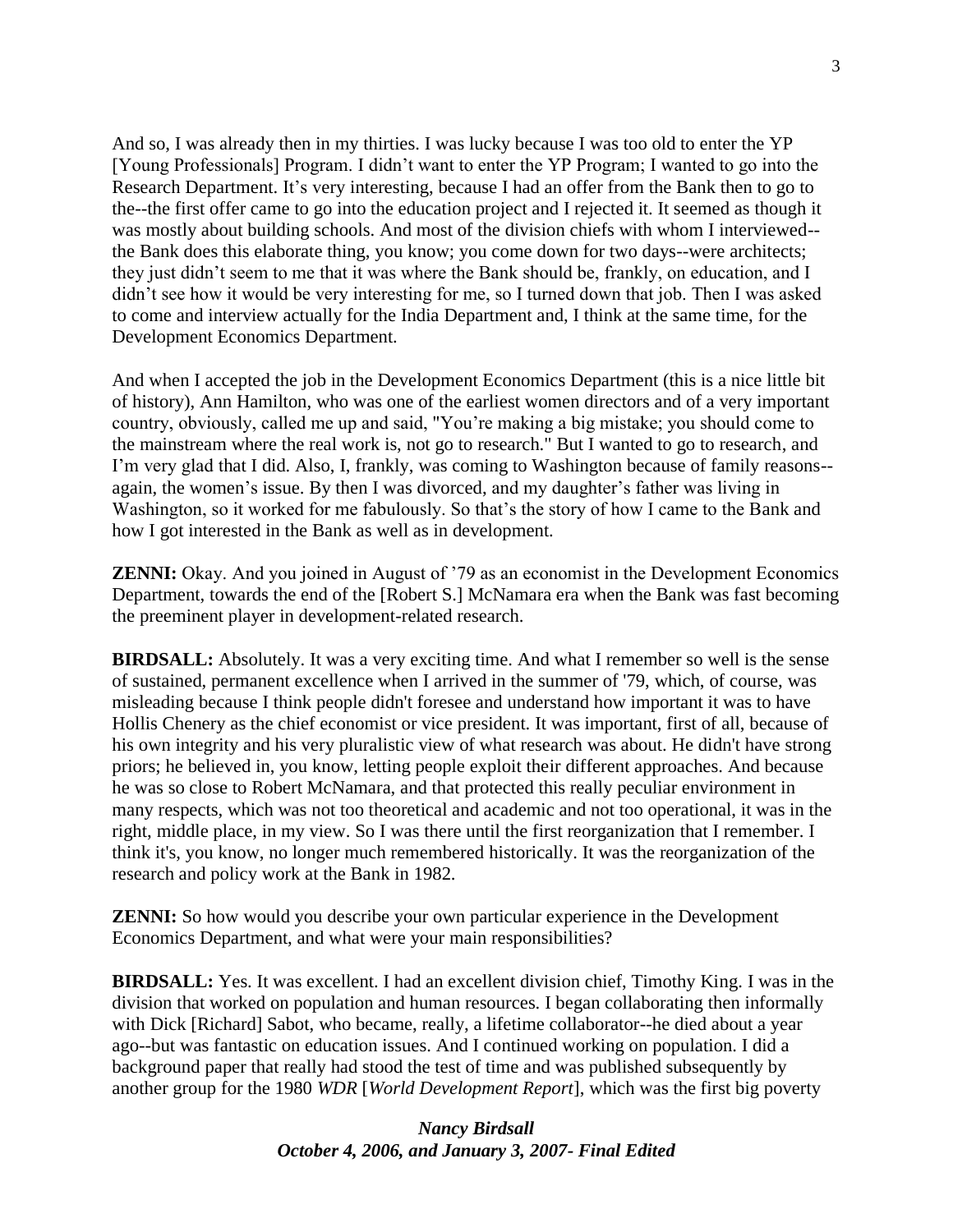one, "Poverty and Human Development." I did this paper on population and poverty in developing countries. So it was terrific. I had really, you know, great opportunities. I did an article with Jere Behrman that was in the *American Economic Review*. So I got exposure to Operations. I went to the Philippines to do the evaluation component of an education project. So it was just terrific.

**ZENNI:** And how did this initial period influence your future thinking on development economics?

**BIRDSALL:** I would say that that plus the next job, which was in the then called "Country Policy Department," which was created in 1982, those two jobs really were--in a way, I'm doing that job now. It's kind of you have a research foundation for developing creative, practical policy ideas. That was very much the spirit of those departments. So it influenced me in the sense that it convinced me that ideas matter, that they can contribute to better policy, and that, in that sense, the work of the Bank, which is a little bit over on the side, not the mainstream lending operations, but that work of the Bank can be tremendously valuable.

Now, the second thing I'd say is in the '80s, so we know I moved in '82, and then I did the *WDR*, but by the mid-'80s, it was very problematic in the Bank, almost frustrating and annoying, to be working on sectoral issues, family behavior, the link to policy, education, health, even health financing, which is getting a little less, you know, about program behavior and a little bit more macro, very frustrating because this was the era where structural adjustment and country adjustment loans really hit the Bank, first. And second, it was the era in which the whole point of view led, I think, in some ways effectively but rather narrowly sometimes, by Anne Krueger on, you know, the issue is about opening markets and trade policy, and the problem with the debt crisis and the problem with poor growth in Latin America is mostly and almost singularly about their bad policies. And in retrospect, of course, there's been, you know, mountains of literature on what the shortcomings were of too narrow a view. And, you know, I'm not saying that Anne or anyone else had too narrow a view, but it was interpreted in Operations quite narrowly, and it overwhelmed the work on sectoral issues where the Bank was neither: it's not projects and it's not macro.

So, you know, in the '80s, I came to see the Bank as trapped by the combination of ideology, staffing, demands between--on the one hand you have these projects which were kind of going along almost like the train doesn't stop, in education, in water, in agriculture, that were not addressing fundamental issues of financing and organization at the sectoral level, and then you have these policy conditionality-driven adjustment loans which weren't working in many cases. Sometimes they did, but for the most part I think my own subsequent work has convinced me that the conditionality was often not enforced, that a lot of lending, especially in the poorest countries, which was just building up debt and so on. So, you know, there were some serious mistakes. And if you were in the Bank then in sectoral economics, you were neither a project person--you weren't for building schools or, you know, training doctors--and you weren't in the heart of the big discussion about macro—well, not even macro, but country-wide economic policy, exchange rate, trade policy and so on. So that was the '80s.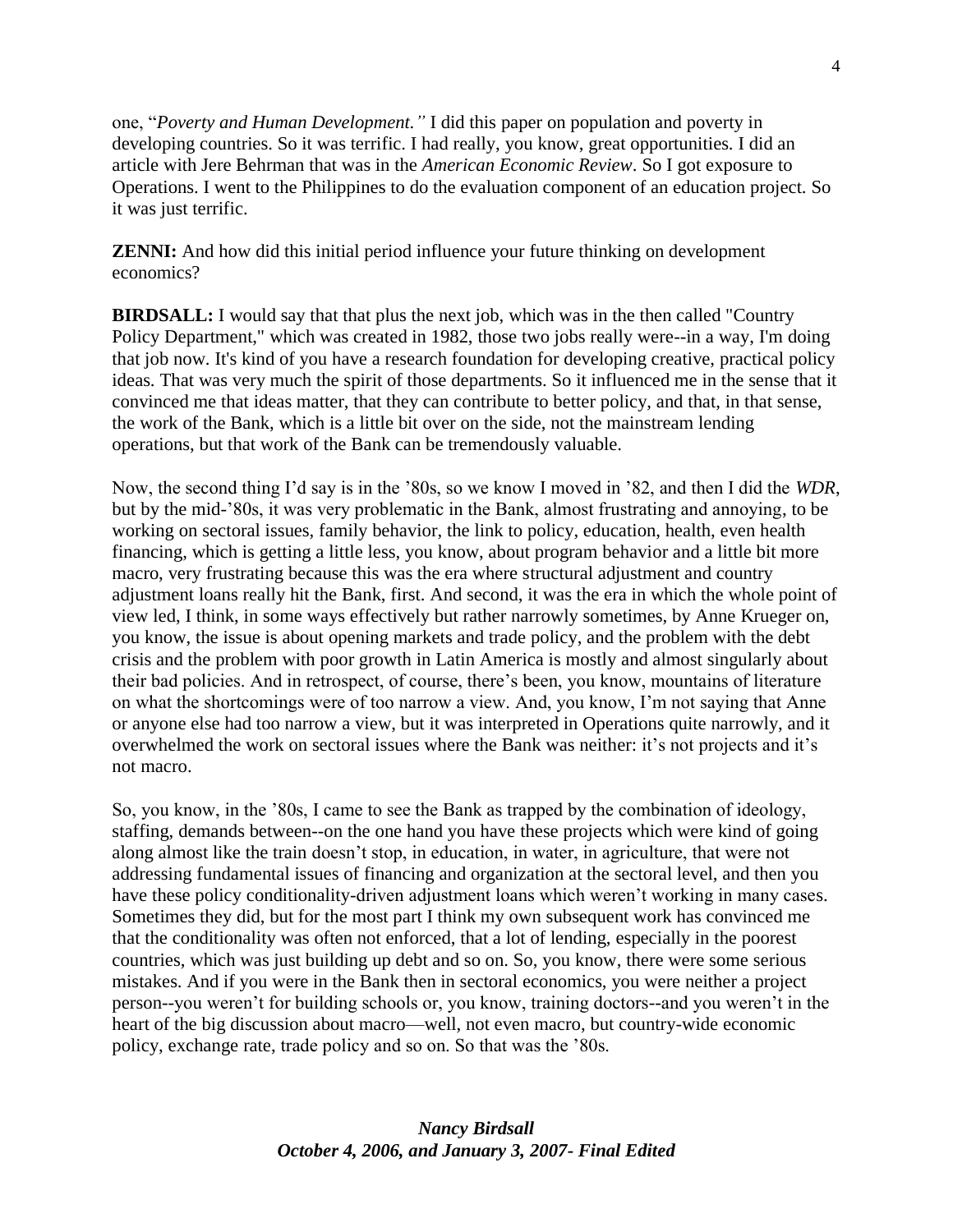**ZENNI:** Did you want to talk a little about the Bank's response to the debt crisis in the '80s, and what impact, if any, did this have on your work?

**BIRDSALL:** Yes. In part, because when I did the *WDR* in 1983-'84 it was still a single document combining the international analysis--what is now the G*lobal Economic Prospects* document and a separate *WDR* was then one document. And, in fact, there was a big fight that I had because I was head of the *WDR*, which meant that I was responsible in principle for Part 1, which was this other part that wasn't about population. And so some of the work that was going on then about commodity pricing and debt I just thought was not good, it wasn't realistic, it wasn't--and I do remember that I talked to Anne Krueger about it because she was the chief economist. And in the end, because there was so much controversy about it--this was after the oil crisis, too, so, you know, I think the projections were prices going up indefinitely; I forget the details. But anyway, I just felt uncomfortable with it. And the debt work, you know, I felt uncomfortable with also, that it was too oriented to the problems all being in the country and not addressing the international architectures for dealing with the issues. So what we did finally is we brought in Martin Wolf, interestingly enough, and he wrote that section, sort of in two weeks. You know, he just took it all and he wrote it and it was good. So that was a great relief to me because then I could get back to the part that I felt worked, that I had more to say on, in population. So that was in the early '80s.

And anyway, I think that was kind of emblematic maybe of what happened subsequently. So, I mean, I don't think it's a black and white picture at all; I think that maybe the greatest contribution of the Bank and the [International Monetary] Fund in many countries was the dialogue about the need for fiscal discipline and, you know, reducing the size of the State and avoiding rent seeking and all that. That's all very good. I think that--but there were problems in the lending for that; there wasn't enough emphasis--there was too much emphasis on moving money around that dialogue.

**ZENNI:** What are your views on the impact of sector economic analysis in guiding project selection and design as well as in ensuring consistency between sectoral policies and macroeconomic objectives?

**BIRDSALL:** I think it's gotten better. Now, when Larry [Lawrence H.] Summers came, it did get better for a couple of reasons. First, the end of the great blossoming of SAL [structural adjustment loans] was coming and the Bank was returning a little to the questions of poverty, but in a new spirit in which there was more attention to governance and financing and organization, including in health, in education, including in the soft social programs. I think there still was a sense in many parts of the Bank that this was an easy way to spend money and it would be good, without understanding that you could waste more money in the education systems than you could even in roads. But in any event, I think it was better. Sector-wide analysis on financial issues on energy, on health, on education, became more vital and became better used in the Bank.

And around then, there started, you know, having those more centralized, bigger departments that specialized--the Bank was going through reorganizing so I can't remember exactly, but somewhere in there, you know, you got a health expert and the Infrastructure Department became a little bit richer in terms of good people who did research and policy. That was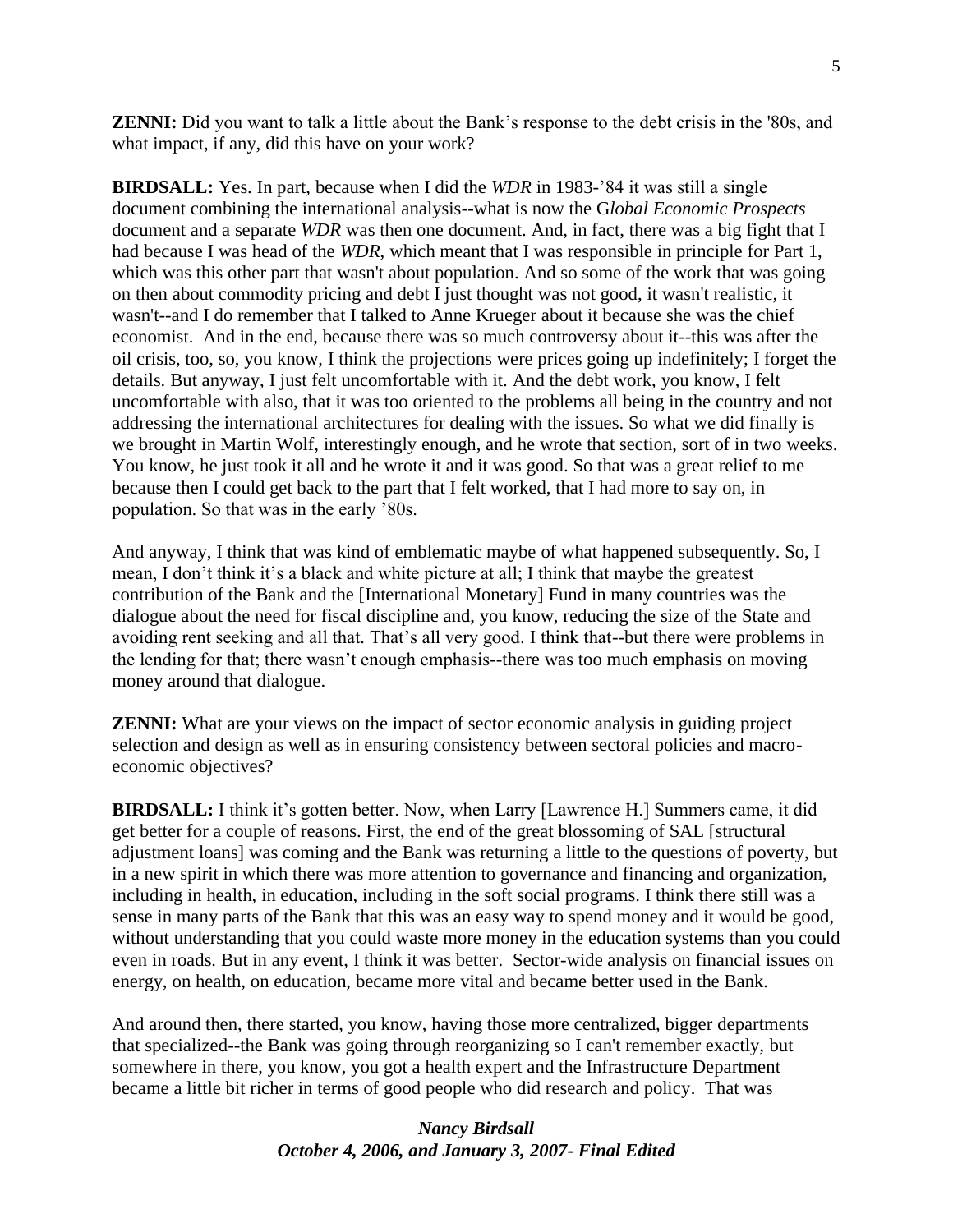happening in the late '80s and '90s. And Larry Summers did bring back this kind of sectoral and micro analysis to the research side of the Bank, particularly on financial issues, on health issues, you know, those two especially, I would say. More of the expertise that existed in the Bank all along in the '80s was tapped and related more effectively, I think, to the larger economy-wide discussions. And this is partly influenced, I would guess, by maybe the reorganization in '87.

**ZENNI:** Yes. And, we'll get to that. Did you want to talk a bit more about the '84 *World Development Report,* specifically the substantive aspects of your input as its staff director at that time?

**BIRDSALL:** Well, I'm very proud of it. I think it was a little bit ahead of its time in that- although Ernie [Ernest] Stern, who was then the Senior Vice President for Operations (I forget what the title was, but he was really the COO [chief operating officer])--I remember a meeting (I don't know if Ernie would) in which he--we went to him with the outline, and Anne Krueger came with me and a couple of the members of my team. And we had in the outline, first, the determinants of fertility and then the consequences, something like that, and he wanted it the other way around. He wanted more doomsday, more this is--you know, McNamara was very big on population growth, rapid population growth, as a key problem, and the literature by the early '80s was becoming a little more, "It's a problem, but it interacts with other things; it's not necessarily the problem." There's a big fight that's going on for 20 years about is development the best contraceptive or do you need to have contraceptives, family-planning and so on. So we were finding a position here, and so I remember this discussion. And Ernie wanted it to be--and I sort of pushed back a little, and I was able to leave it the way I thought I should, which was good. That was one issue. We still said, of course, it's a problem, especially if it's very rapid, but, you know, it's not a simple problem.

And then the other issue where I'm proud of that *WDR* is we had a chapter called, "Family Planning as a Service," so we put the fertility family planning issue in the context of people's welfare and services rather than primarily as a mechanism to drive down rates of population growth. That was part of the argument, really: why are you treating it that way instead of the key tool for driving down population growth? And, you know, it's still an argument, but I would say since the Cairo conference, which was one of the big population meetings in '94, maybe, really there was a turnaround and it's much greater recognition that if you want to improve people's lives, you don't sort of un-improve them in order to improve them later. You've got to provide interventions that improve their environment, and that family planning is one of those interventions, but if you try to do it in the absence of natural accompanying interventions that reduce infant mortality, give women access to health care, you are just not going to get anywhere; you're going to get a backlash in the worst cases. So anyway, so that's what I'd say about the *WDR*.

The other thing about that *WDR* for me was that I don't think there was one person on the team that made less money than I did. And this was because I was still new in the Bank and rather junior, but my opportunities in the Bank--I had two big opportunities in the Bank, otherwise I would not have become a director, at least not in the time that I did. The first was engineered by Anne Krueger, who came from outside the Bank, and she asked colleagues outside the Bank in academia, "Who inside the Bank could run this *WDR*?" And she told me that when she proposed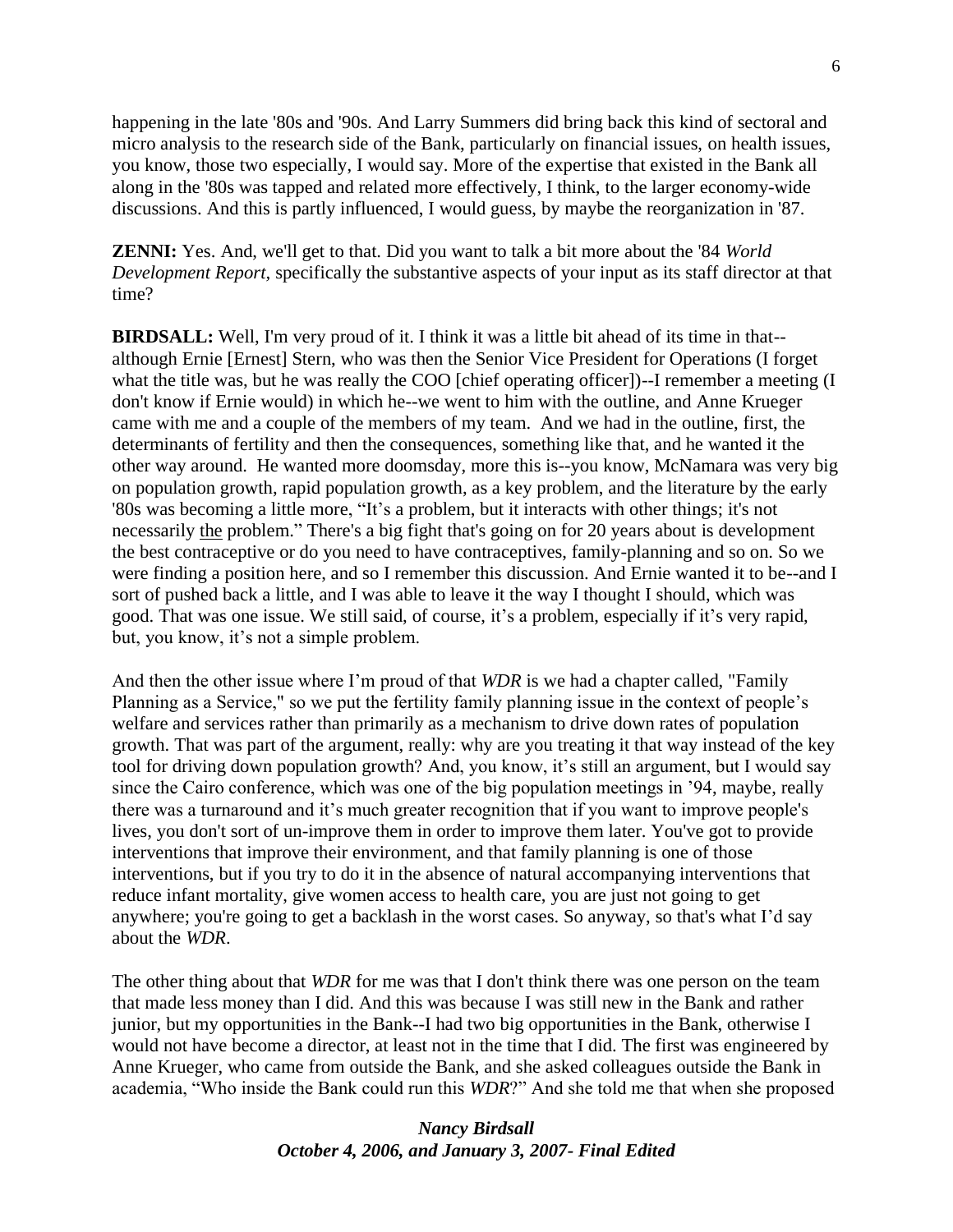me to whomever, the powers to be, there were deep objections because I was only an L-level at the time. But she apparently worked it out.

And then some years later--well, then I think Ernie Stern, because of that experience with the *WDR* and I had known him on the [Lester B.] Pearson Commission, he, I think, was quite interested in ensuring that I went to a good job after the *WDR*. You know, I give him credit. He probably would deny it because he wouldn't want to be seen to be--I don't think it was a favor; I think he just wanted to make sure that I went somewhere where the work of the *WDR* wouldn't die. So I think he played some role in my becoming a division chief, okay; otherwise, I would have been many years, maybe, before becoming a division chief because after all, remember, I was in Research and Policy, I wasn't where you really grew.

And then Larry Summers came along--again, someone from outside the Bank--and when he asked me to head the Policy Research Department, it was the same story. He said to me, "I don't, I'm not sure I can make this appointment because you're not on the list to be whatever, whenever; you're on the list for later."

So, you know, it's maybe a good story about women in the Bank. But I had a little bit of luck at the right moment with people. And oddly enough, because I was in Research and Policy, that there were people coming from outside the Bank who were less immersed in the culture of wage, seniority, you know, there's a line, there's a process, they were left vulnerable, maybe, to that sort of culture that a big bureaucracy, even a very strong meritocracy, develops. So I had my chances.

**ZENNI:** That is really a very nice story about women in the Bank. What are your views on the *WDR* process in terms of presentation and intellectual contribution to the international policy dialogue in general?

**BIRDSALL:** I think very good. Now, not every year it's a big hit, but some years really are. The *WDR*s are widely read, widely discussed, and widely used in undergraduate studies all over the world. I think the *WDR* has become better over the years in terms of making sure that there's access in disability, the emphasis on consultation, for all its problems, also ensures that more people read it, they might not read it in its final, beautiful form, but there's more triggering of healthy debate around the world. I think, you know, the Bank makes a major contribution, both with the *WDR* and the *Policy Research Reports*, which is one of the things that I started in the Policy Research Department. The first one we did was on East Asia; I think the second one might have been the one on pensions, which started a very important debate that continues and there's some push back on some of the ideas in that report. The third one maybe was--there's one in there that got started while I was still there on AIDS and was just finished maybe two years ago. So that, plus the journal articles on the research side, you know, I think it's a huge contribution that's greatly undervalued in the Bank itself, not--and, you know, in academia, the Bank has--it's always going to be the case that the Bank's comparative advantage in research is not the same as in academia, nor should it be. If anything, I think it's leaning too much toward too many Bank research economists writing articles for academia. It's like, okay, but that's not where the Bank's comparative advantage is.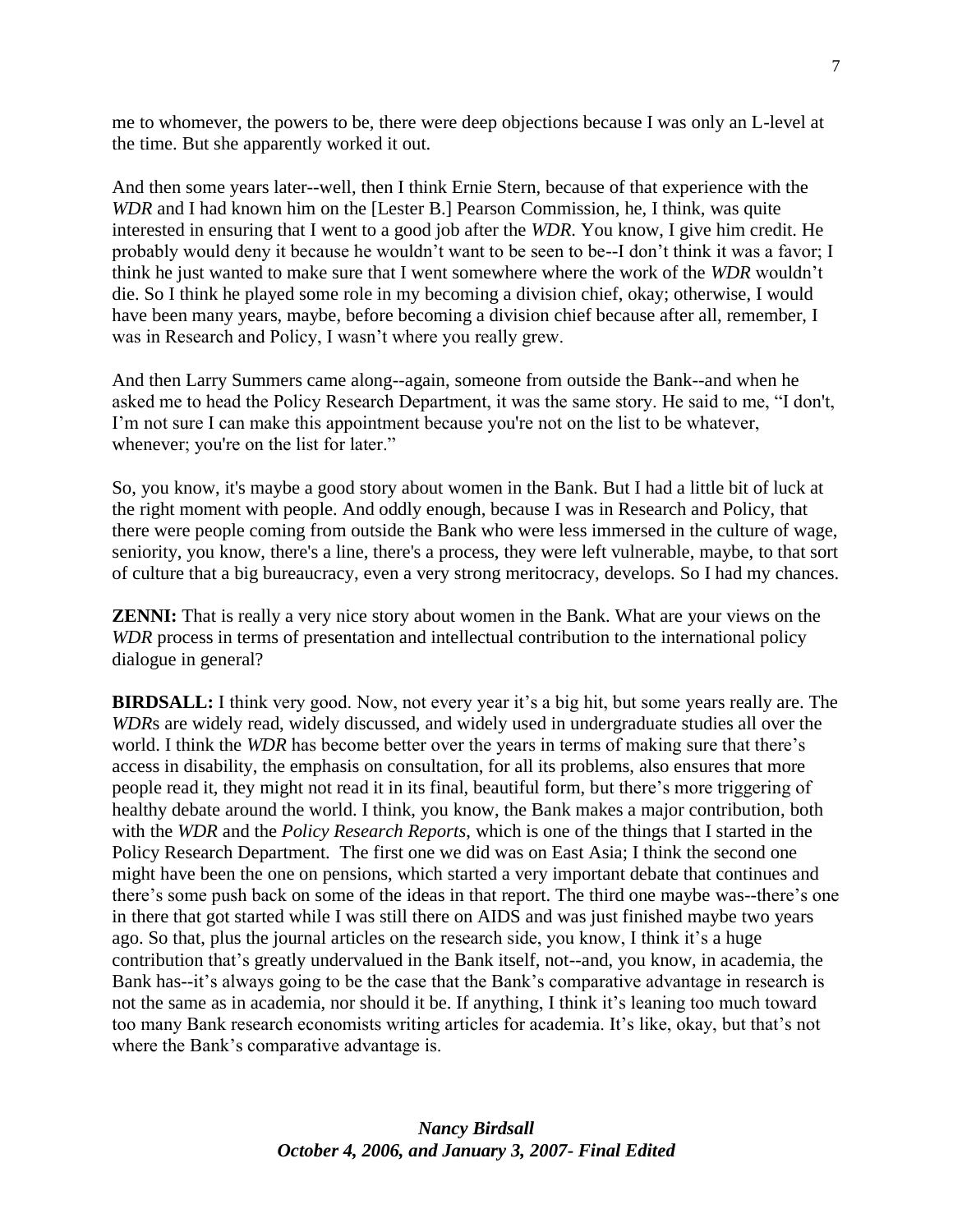**ZENNI:** We'll talk a little more about that later. Which of the *WDR*s, in your view, stirred the most debate?

**BIRDSALL:** Right. It's an interesting question. There was one that was done by a British economist named–a good guy. Well, the Poverty one, of course, by Ravi Kanbur and Nora Lustig, stirred all the debate about the process, but not so much about the message in the end. That was 2000/2001. I don't think that as a rule they've created debate as much as just discussion and understanding. But in the late '80s, Robert--I cannot remember his name--and then the Vinod Thomas one on development friendly markets, I guess it was, didn't stir too much debate. Maybe sometimes they didn't, so I can't answer that.

**ZENNI:** That's okay. That's good enough. We are going back to your assignment in the Country Policy Department. How do you look back on this assignment in terms of impact on your views as to ways to strengthen Bank efforts in dispensing country specific policy advice? That was prior to your promotion to Chief, Policy and Research Division.

**BIRDSALL:** Right. I mean, I was only in that department for about a year and a half at the most, and then I moved over to start the *WDR*.

And, in fact, in that period--that's another interesting story if you're interested in women's fate in the Bank. The reorganization in early '82 came when I was actually on leave, teaching in France. I had a three-month leave, and I was teaching in France. And so I was getting calls in France about what department--you know, you had to choose and there was all that flurry of tension and unhappiness and fighting over who's going where. In any event, I was an admirer of Lyn Squire, and he was starting a new division in this new department. So he asked me to go there, and I said that I didn't want to travel. I was pregnant and I didn't want to travel for a year after the baby was born. It was only 1982, so--and he went and talked to the country director-to-be, who was Bevan *[Waide]*--God, I've blocked out his name--who didn't like it very much, but I guess in the end I think they agreed that okay.

So I had a great time in that job, actually. I worked on a series of studies of willingness to pay and expenditure issues in the social services. And I started some research, household survey research on willingness to pay for water in Mali. And I brought in a person--because I couldn't travel--named Manny [Emmanuel Y.] Jimenez, who did quite a lot of good work. We did some together; then he subsequently wrote a nice book on this while I went on maternity leave and had the baby. And now he's, you know, a senior whatever [Sector Director, East Asia, Human Development Sector Department] in the Policy Research Department with Allen Winters. And, in fact, he's doing the 2007 *WDR* now on youth. Emmanuel Jimenez. He's from the Philippines. So that was a great year, and I'm really very grateful to Lyn for coping with my difficult demands because the department was expected to provide people for operational support. So that created a little bit of a complication and a burden.

Then, I think when I finished with the *WDR*, I still wasn't a senior economist. That's when I finally got promoted. I did the *WDR* without being a senior economist. I was still, I guess--is it possible I was still L-level?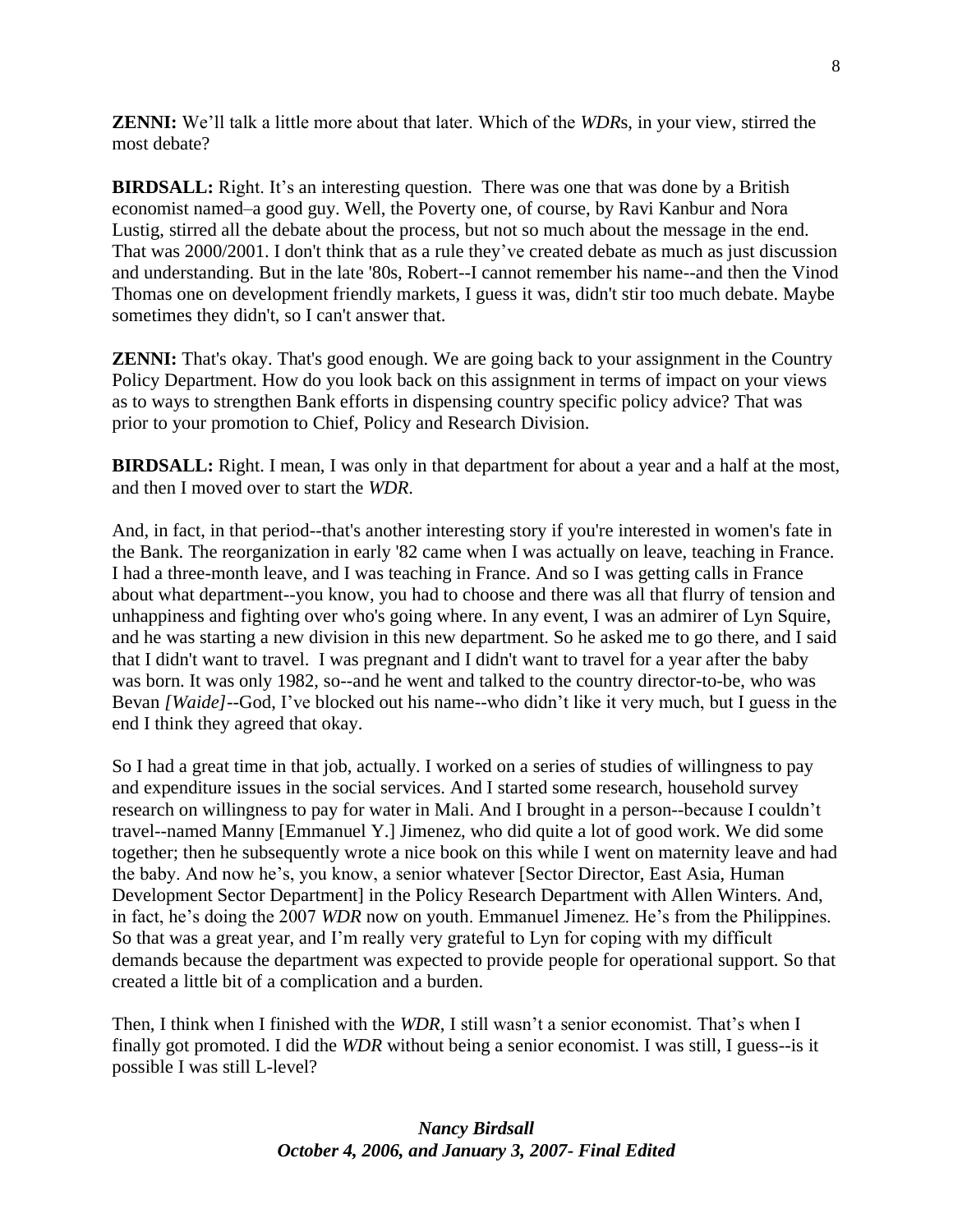**ZENNI:** Well, according to your CV that I worked from, it was in '82 that you were promoted to senior economist. And then '82 to '84 you were staff director for the *WDR*. So perhaps you started these background papers prior to your promotion?

**BIRDSALL:** Maybe--yeah, whatever. It doesn't matter. But I remember there was some little kerfuffle about whether I was going to get promoted. Maybe I got promoted as part of going to do the *WDR*. But the decision was not with Lyn but with this department director, whose name I've wiped out. And he did not like it at all. So it had to be negotiated because that department was not under Anne Krueger, so I was being seconded from them to the *WDR* wing of the Bank. Okay, it's two different places. So I remember there--and I was sort of like, "I don't think it's reasonable to go and write the *WDR* without a promotion," so that's probably what happened. And that's also why, when I became a division chief, I had only been an M-level, probably, for two years max. So you see these odd things going on--but maybe everybody's career in the Bank is a little bit like, you know, odd things go on. But it was a great--I had just, you know, nothing but good jobs in the World Bank. Really! I mean, the first, second, the WDR, and then I was division chief with a terrific job. I learned a lot. I did operational work. I said when I went there that I wanted to do a project because I wanted to--you know, the division was supposed to support . .

**ZENNI:** Are we talking about PHN [Population, Health and Nutrition]?

**BIRDSALL:** Um-hum. So John North was the department director, and he thought it was kind of--he was okay with it--so I chose a small project in a small country, The Gambia, and I was, you know, the project leader for a health project in The Gambia. So I went on two, three, four missions. The last one when I was pregnant again because now we're in '86, I guess. Sam was born in '86, so the last mission was probably in January of '86. So I was in that job in '85 until [the '87 Reorganization]. So I did this project and that really gave me terrific exposure. I worked with some very good people, you know, in the Africa department. I was in this strange division, the policy and health--what was it called?

**ZENNI:** You were Chief, Policy and Research Division in the Population, Health and Nutrition Department (PHN).

**BIRDSALL:** Now, the Population, Health and Nutrition Department was one of the few centralized departments, so by doing that project I had some exposure to the Africa country people. And, of course, I worked with the other division inside that department that did projects. It's not interesting, really. But anyway, so I liked that job, too, because I did the Africa population study and I did a study on health financing that was quite controversial, actually, financing of health in developing countries where we recommended user charges for certain- with a heavy focus on roles of the private sector and user charges, which came out of work I'd done in Lyn Squire's division. And this was very controversial in Geneva with the WHO [World Health Organization] and the doctors. And that's what started what I think became a useful debate between sort of WHO and the Bank about financing in health programs.

**ZENNI:** How integrated were PHN issues in the Bank's development agenda at that time? We're talking around '85, '86.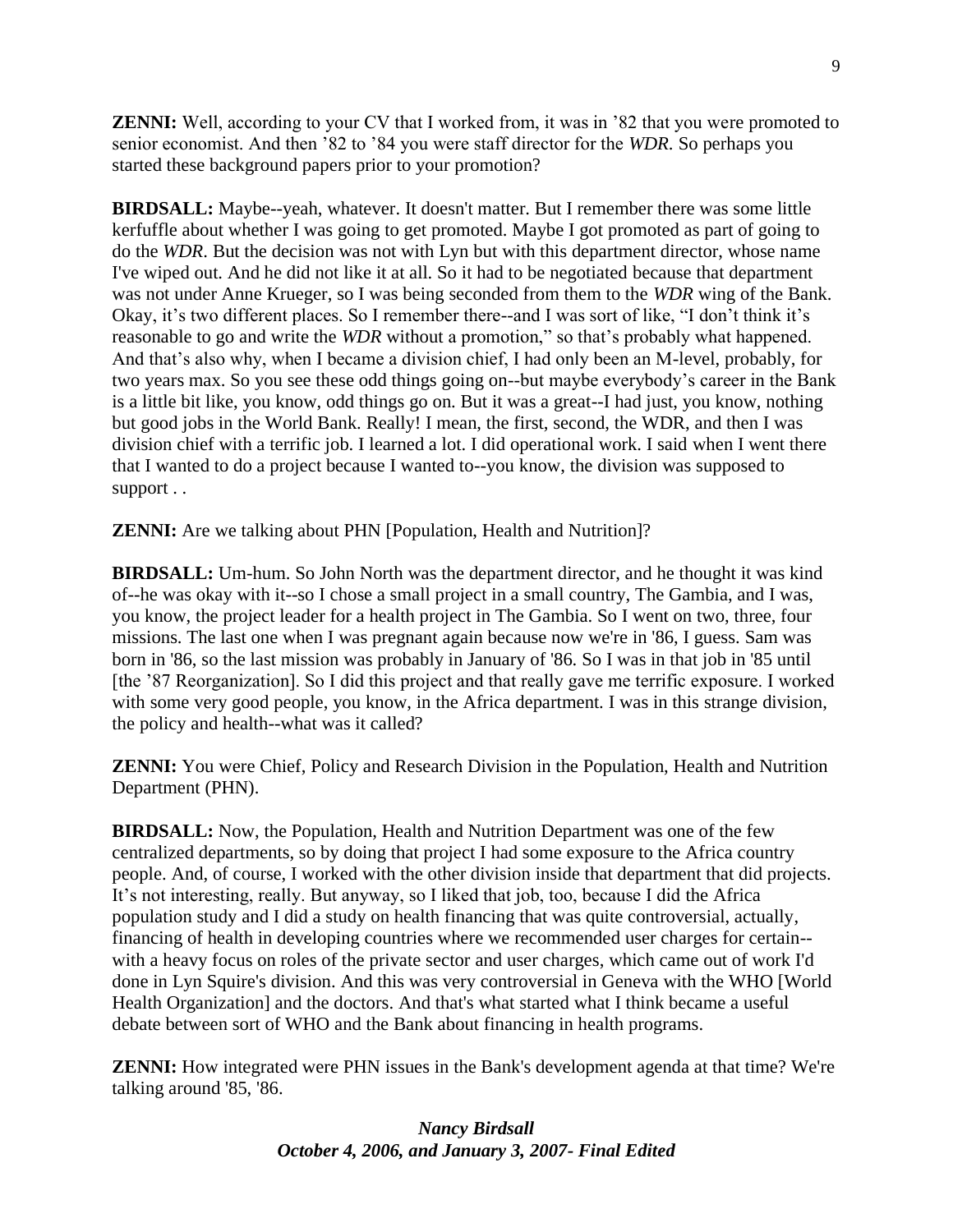**BIRDSALL:** Not really. It was, like, this stuff's going on and--not really. I mean, not in the buzz. The projects were still being prepared and the loans were being made, but if you look at the, sort of, what the big issues were Bank-wide, it was about structural adjustment. So it was a little bit, sort of, two Banks or three Banks, you know.

**ZENNI:** Going back to research at the Bank, what is your assessment of the ways in which research findings are communicated and disseminated? Does the Bank do enough to share its research findings with developing countries? And how would you characterize the impact of technology on research?

**BIRDSALL:** I think the Bank is doing better, but, I mean, the fundamental problem is that the Bank should outsource much more of its research to people in developing countries. But, you know, it's just too centralized and too navel-gazing. You look at very good Bank studies, and three-quarters of the citations will be to other Bank economists. So I think when I was head of that department, I wish I had done much more to find ways to see more of the work outsourced. The problem is that you really can't just do it with the money; you have to have fewer staff inside the Bank. You know, if you have a big department and there's a fixed amount of resources for research, then there's not much you can do in a short run. I think the Bank's spending on research and related policy issues should be doubled, and the second half should be much more outsourced, much more collaboration with . . .

And even institution-building, there should be something like the Center for Global Development, and there should be four of them in Africa and, you know, ten in Asia. They don't have a sufficient number of independent, policy-oriented think tanks that are independent of government, are not completely tethered to outside financing from bilateral donors to do what the donors want. I mean, there's nothing like Brookings [Institution]. So, this is where I believe the Bank, on the research side, has . . .

**ZENNI:** How does that tie in with building research capacity in member countries?

**BIRDSALL:** That's the point.

**ZENNI:** Also building capacity within governments for their own research.

**BIRDSALL:** I don't know. Not really. I mean, it depends. Maybe yes, there should be agricultural research that's publicly financed in Africa, but for work on social and economic issues? I mean, does the U.S. or Canadian government have major research institutions in social sciences? Not really. I mean, it's done; they fund publicly university and think-tank research, which is really independent. It's not completely independent if you're relying somewhat on funding, but it's much more independent than if it's done inside governments, just as World Bank research would be more independent if more of it were done outside. And then we would not be, or the institutional development in the--and the discussion about adjustment policy would be more vibrant in Malawi if there were a think tank in Southern Africa, or more than there is now that could participate.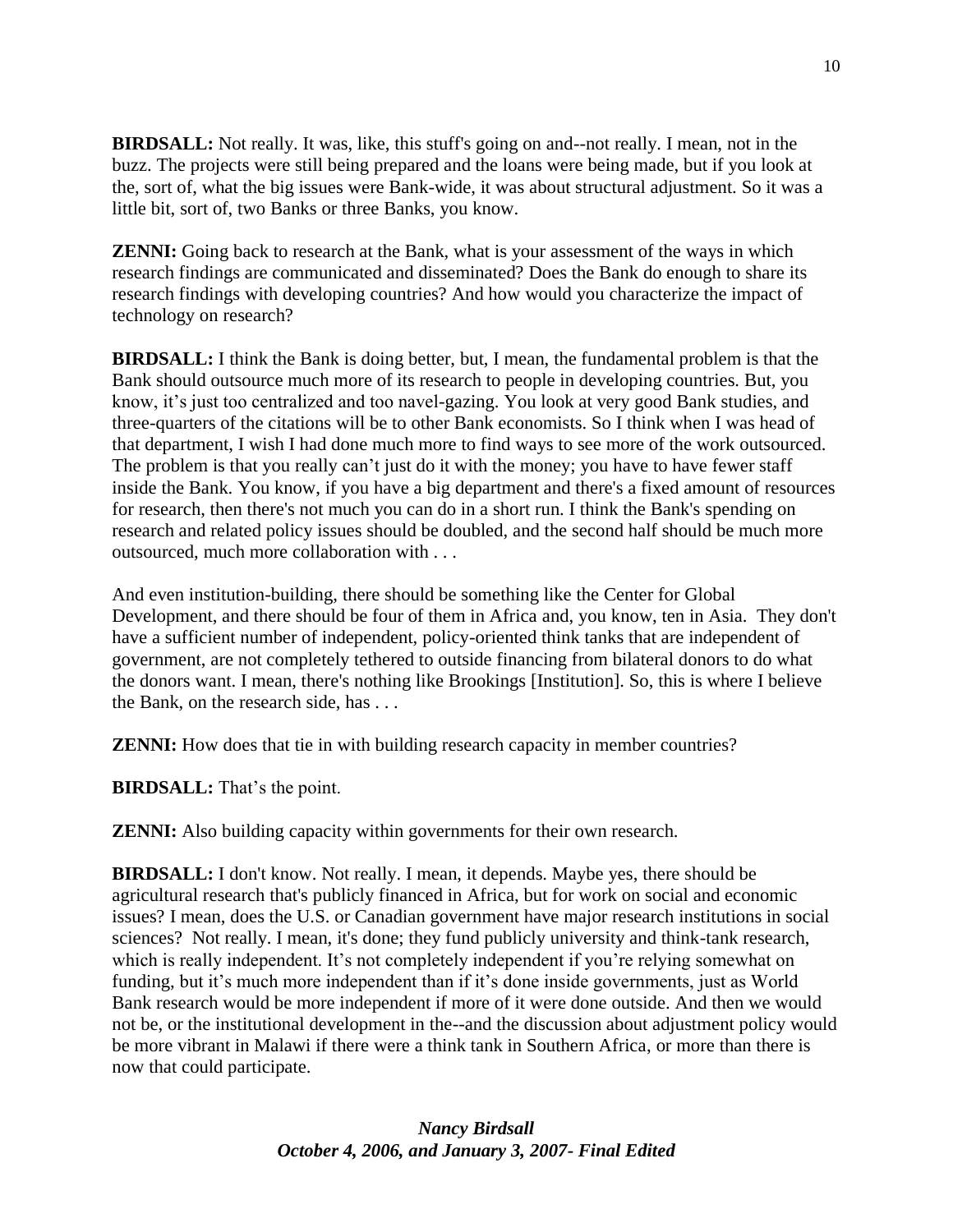**ZENNI:** What is your assessment of the process by which research projects are selected and prioritized in the Bank? What determines the selection of potential topics for economic research?

**BIRDSALL:** I mean, I don't know now, but during my time, when I was head of that department, I met regularly with the chief economists for each region about what their issues and priorities were. It's a combination of what the demand is from the regions, and it's sort of gradually changing issues as seen from the outside world that the research staff are aware of. I think it's quite reasonable. And there's still, I assume, a research committee that funds some research by some competitive process, at least internally. So I think the topics chosen and the general sense of priorities on issues is quite good.

**ZENNI:** And the basic goals for the Bank's research program, how did you see these basic goals? Do you think they need to be revisited periodically?

**BIRDSALL:** The goal is to do work that would provide the foundation for better policy in the developing countries and thus input to the Bank on how to be most helpful in the dialogue with developing countries. That goal, I think, is pretty straightforward. I mean, there are also other related goals: commodity price forecasting, you know, and then the internationally- understanding the overall architecture. Yeah, I think it's good to revisit it frequently, but it's pretty straightforward in my view. It's quite obvious. It's about policy relevant research that is useful in building and creating knowledge that is useful for developing country decision-makers.

**ZENNI:** Now, we come to the '87 reorganization. Between '87 and 1990, you served as Chief, Population Human Resource Operations Division, working on Brazil. Please discuss the circumstances leading to your move out of the Research complex at a time when Bank lending for human resources and the environment was accelerating, and whether this move was a result of the '87 reorganization and its impact.

**BIRDSALL:** Oh, totally, the result of the '87 reorganization. I was on the staff committee that . .

**ZENNI:** For the reorganization?

**BIRDSALL:** Yeah, yeah. In fact, when--who was the president? [Barber B.] Conable--he called up the five people. It was Russ . .

**ZENNI:** [Russell J.] Cheetham.

**BIRDSALL:** . . whom I didn't know. So, before all that came together, I got this call from Barber Conable. And when would that have been? In '86?

**ZENNI:** He came in July of '86.

**BIRDSALL:** Right. So he started it in the fall of '86. So this pregnancy, remember?

**ZENNI:** The second one.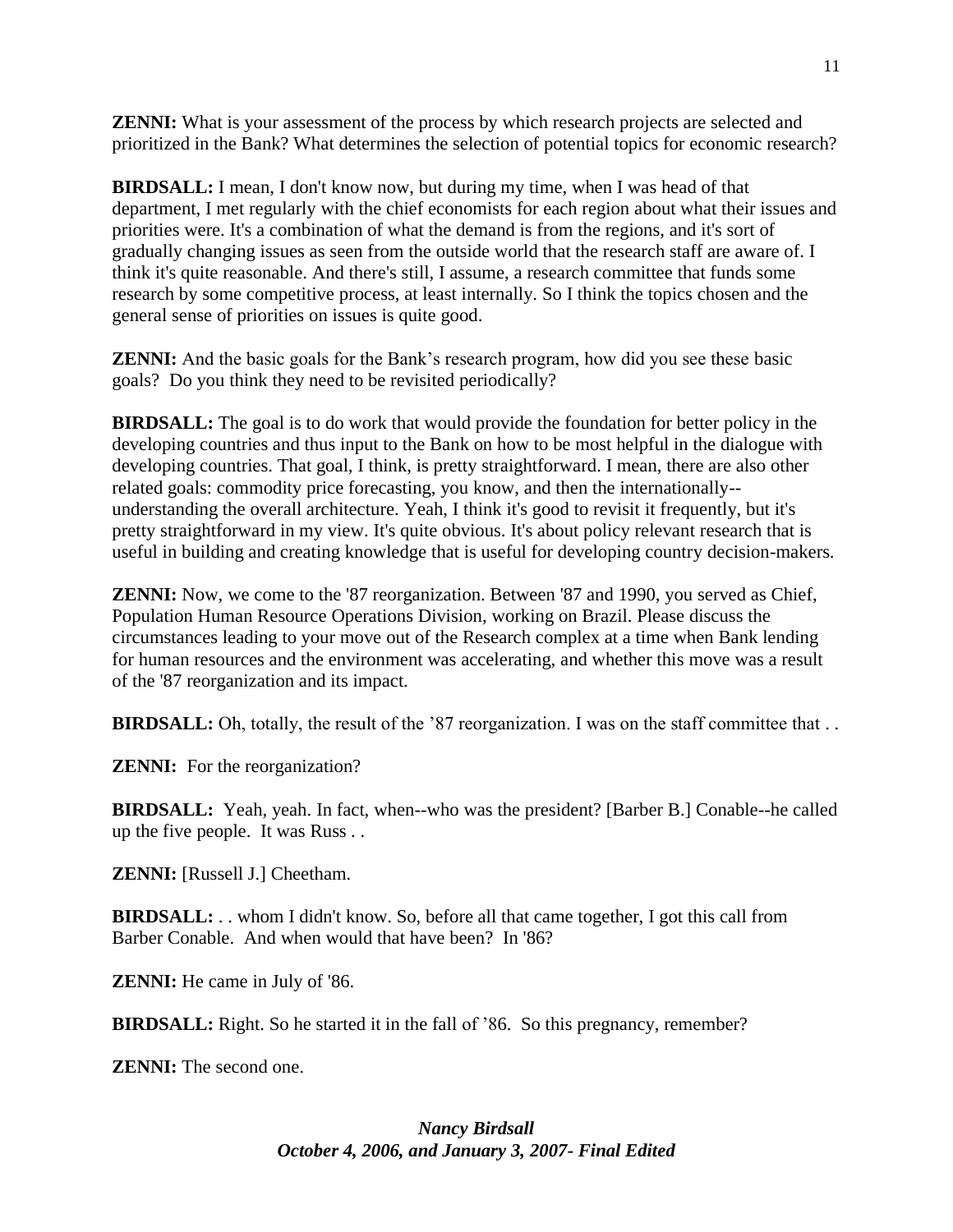**BIRDSALL:** Baby Sam is six months old.

**ZENNI:** Okay.

**BIRDSALL:** So Barber Conable calls me up and he said, you know, "I would like you to be on the team that supports the outside consultant with Russ Cheetham. There will be four to five people. Congratulations.‖ Maybe it was more than five or six people, maybe it was 15 people. There were a lot of people running around.

So I said, "Mr. President, I'm honored and I'd be delighted, but can I have a day to think this over. You know, I have a six-month-old. I've just come back." You know, I mean.

So I hung up the phone, and these people said to me, "Are you out of your mind? You're just supposed to say yes."

So then I called back and said, "Well, okay." Then I went and talked to Russ Cheetham, who's a very--he's a very tough cookie. He's retired since, I think. He is a very tough cookie, and he was not then particularly attuned to the women's issue or to family issues. So I went to Russ Cheetham and said, "Well, yes, I, you know, I had to say, 'Yes,' but I want you to know that I really--I am not going to be able to work on weekends. I can try to come in, you know, but I can't. I have two"--I had three children and the one was six months old. So he never really gave me the time of day. That was an unhappy period in my--you know, maybe--who knows, but I felt that Russ after that just . . .

**ZENNI:** So what happened?

**BIRDSALL:** So I did it. I was on the group and I did my work and I made my contribution. And I did go in on some Saturdays and Sundays, I suspect, but it was not--that whole reorganization process, I felt, and I think it actually came out quite well in many respects, at least structurally. The ideas were very good. So I respected him and I was happy with the work we did, but I just remember it was really the only time in the Bank when I was, like, not on solid ground, you know. And I think that really was the women and family thing. On the other hand--and I was probably one of the only women in that select group, so it was an honor to be asked. So it was weird, but it was only three or four months, I think, and then they did the reorganization.

So then I decided--then everything was changing and that opened up a lot of opportunities. And I had several offers, and I took the offer to work on Brazil basically because of these kids, you know, rather than work on Asia or even North Africa, which was another possibility with Kemal Dervis. Kemal became director there. But I just felt as though you go to Latin America and you come back, you know, you don't go for a long time so you don't have jet lag.

**ZENNI:** Same time zone.

**BIRDSALL:** Same time zone. And it was a small division and it was great, you know. I enjoyed it very much. And I think by having a division--and I was division chief, Population and Human Resources Operations--and I think the creation of human resources, the creation of a division,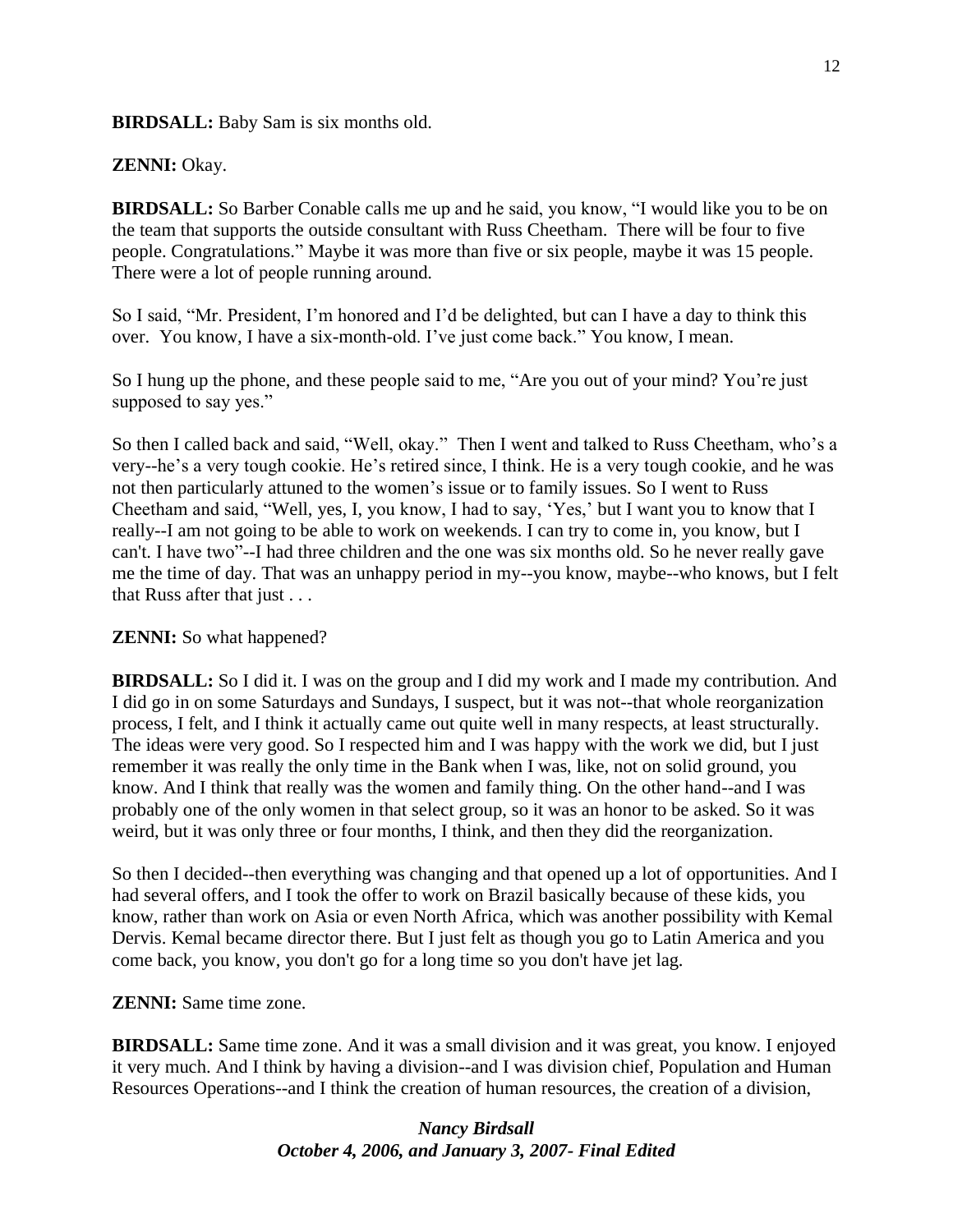that meant every department had a person wearing that hat, sitting at the sort of what you might think of as the cabinet table in the department. It completely elevated the visibility and that's why those sectors saw an increase in lending. That's it. Before that, there was a separate department which wasn't integrated into the country work, a separate department for population, health and nutrition. Now, it was mainstreamed.

**ZENNI:** So the reorganization did it.

**BIRDSALL:** Yeah. Absolutely! Absolutely!

**ZENNI:** How did your previous experience in Research prepare you to tackle the new challenges in Operations?

**BIRDSALL:** Oh, very well. Very well because I understood the issues, you know. And Brazil wasn't really able to borrow that much, frankly, from the Bank, it wasn't doing adjustments. Don't forget it is '87, '88, the debt crisis is still alive and well in Brazil. They were having terrible inflation, lots of macroeconomic problems. And so borrowing was--frankly, it had to be pretty limited.

And we did some very good sector work and a few loans. There were some big debates over several loans that I brought up through Shahid Husain, the vice president. But it was a very good experience. You know, I think I was much better attuned to what was valuable to do and helpful to Brazil from the Bank because of the research and policy work experience.

**ZENNI:** And specifically what did you emphasize?

**BIRDSALL:** We did--I remember, for example, a sector study that I brought in John Briscoe to do. He is now the country director in Brazil, actually. And I brought him into the Bank and he did a major study on chronic disease problems in Brazil. It was the first real work on chronic diseases, including AIDS. It was very controversial, not in Brazil, because John--we did it by engaging Brazilians to do chapters on different disease issues and different financing. So that was very outsourced and owned by the Brazilians. And that has had a major impact since. It developed the starting point for--Brazil had the first major AIDS project, which was managed by Maureen Lewis, whom I brought into that division just before I left. We did a major study on expenditure, social expenditures, where are they going, which was the first really important work, I think, showing who is benefiting from social spending, that's what it was. That most social spending in Brazil, if you count pensions, was going to the better off people. And we had one study that traced the money for education also, you know, how much in the budget actually reaches schools, and that was featured in VAIJA magazine, you know, because we showed that for every cruzeiro, like five cents reaches the school, the rest is creamed off.

So it was a difficult period for the Bank in Brazil. There was poor leadership in the social sectors; you know, the appointments in education and health for much of that period were the last worst guy that had to be satisfied from the coalition party. So I learned a lot about how politics works and how harmful it can be, especially in social programs. I started to see that it's much harder to spend money well on social programs than on really almost anything else, so it's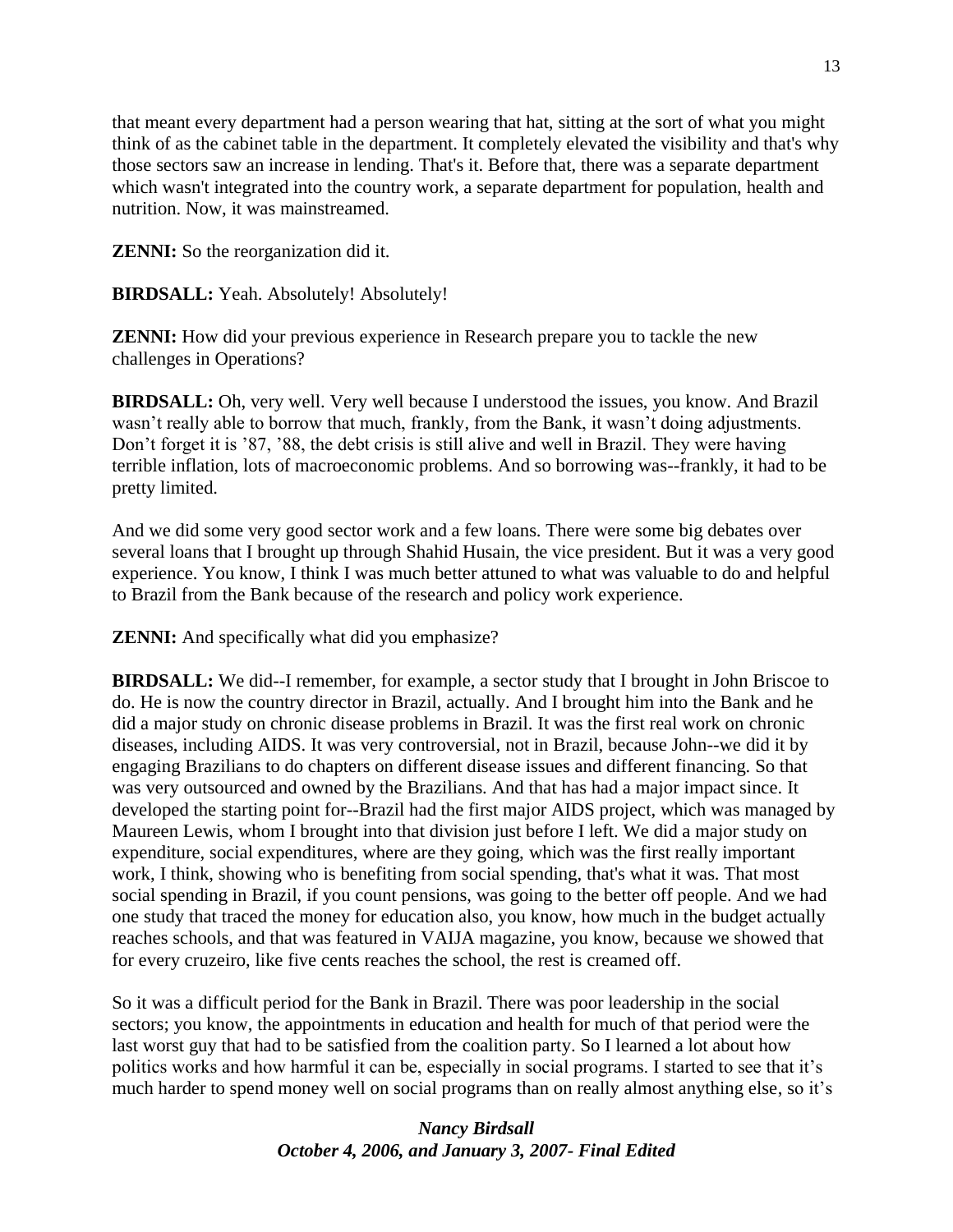bad country strategy to say, "This country has a macroeconomic problem; let's put all our money in education and health." No, it doesn't work that way.

So, you know, I think my earlier experience gave me grounding and confidence about those ideas. I did a book with Dick Sabot, who had left the Bank by then, the guy who was in the Research Department, on education in Brazil and opportunities foregone. So I had a good time.

**ZENNI:** How would you characterize the relationship between Research and Operations staff, and how strong are the mechanisms in place dealing with gaps between researchers and those concerned with policy application?

**BIRDSALL:** You know, I think it's very much a matter of people and personal interaction. And so it's a little bit--you know, Operations people don't have time and don't read, right? So because they don't have time and because some of what research staff would like them to read is not well packaged; it is too long and too technical. So it is hard to make the link, but I think it's made best across the lead economists in each region with the economics research. I mean, I'm just trying to think: when I was in the Brazil Department I was in Operations; how much did I call on research? I don't remember. But, you know, I had come from research, and I was doing some research.

I think it's like something that always has to be attended to and thought about; it will never be conquered. There's no simple answer. It takes leadership on both sides to sustain a good interaction. And the Bank, you know, goes from the matrix system back to a country-based system because of not just interaction between Research and Operations, but between the technical people in Operations and the country people in Operations. So it's almost like a dynamic thing that the organization goes one way to fix one problem and then after a few years (five, ten years), it has go back to the other set of boxes to sort of shake it all up, and then it gradually gets worse and then it goes back to the first set of boxes. That's why it has to be reorganized from time to time.

**ZENNI:** Okay. And do staff rotations help as a mechanism?

**BIRDSALL:** I have observed that it helps in the sense that I see, especially in Jim [James D.] Wolfensohn's period, a lot of people from the research community in the Bank going to the field, and I think that's helped enormously.

**ZENNI:** Okay. In your view, how well does the Bank maximize its benefits from the institutional role of economists in terms of their upward mobility, especially sector economists?

**BIRDSALL:** I don't know if it's different from when I was there. Not ideal, in the sense that the economists in Operations may get into a rut: this is the paradigm, this is the way we do it, this is the recipe, this is what will work. It's hard to go outside the paradigm. And if there are major issues that ought to be more rigorously debated like the South and the conditionality in Africa and the debt, the Bank is very slow to come around; it has to be dragged around. And the change will come from a combination of outside and inside the Research Department, so the economists, who are many more who work in Operations, it's hard for them, I think, to avoid getting into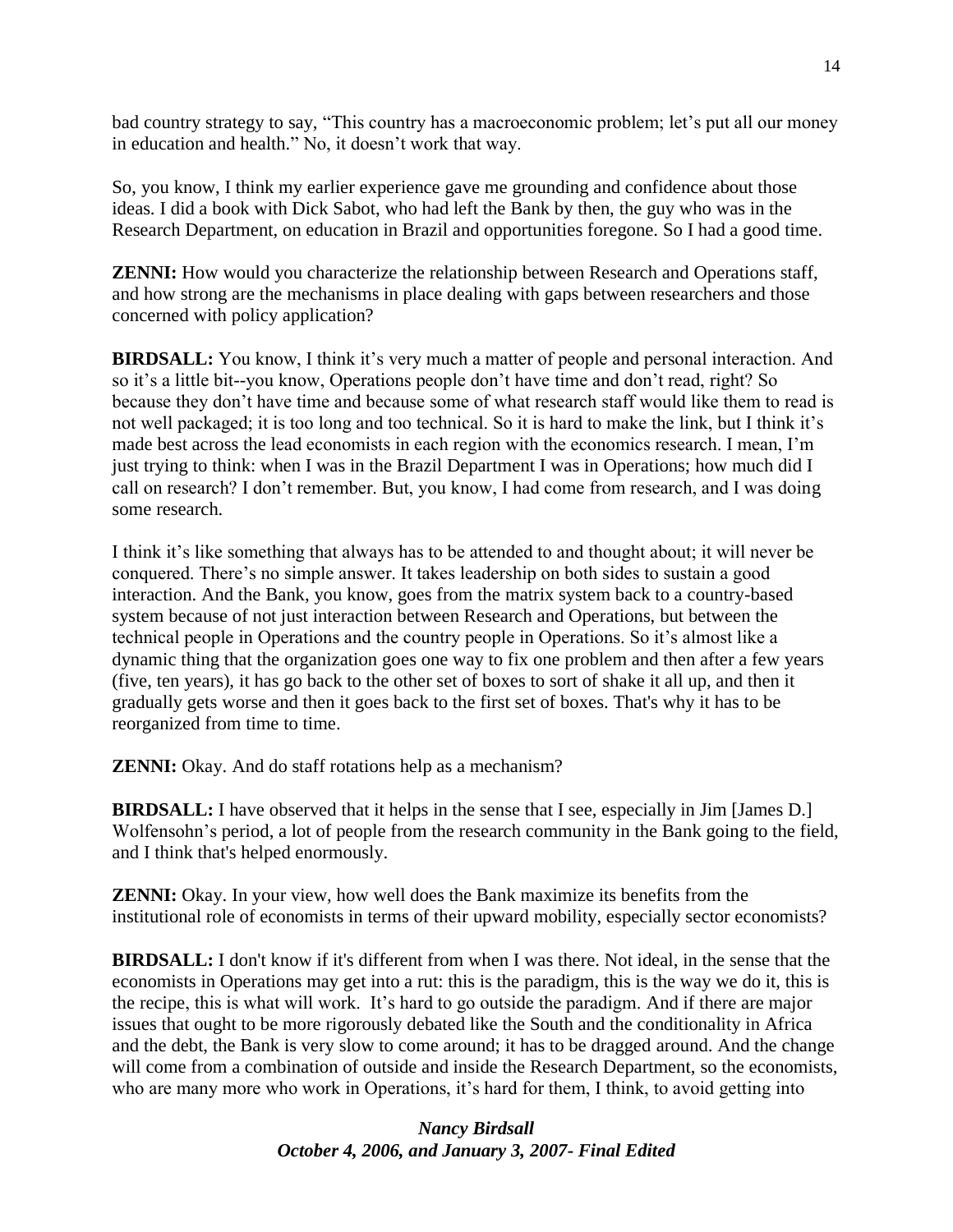their country issues and their country problems and seeing the big picture. So it is the job of those, in my view, who are a little bit outside Operations to be doing more to keep the Bank's thinking fresh and bring new issues, but they're still inside the Bank, so that's why it would be better to have at least some of that Bank research money in developing countries as well. So it's better than most other institutions that are just as big, better than the IMF, better than the regional banks, so it's first in its class, but it's far from ideal.

**ZENNI:** How difficult is it to balance research based on operational demands with exploratory/speculative research in serving the Bank's corporate strategies?

**BIRDSALL:** Not difficult. You just need the director of the department that has the 85 or 90 economists to say, you know, one-third of your time on operational work and two-thirds, or whatever, and then make sure that that happens and recruit people that want to do it that way because they care about Operations, they care about their work. They don't want to just drift off and do irrelevant work. So I don't think it's difficult.

But that's not where the issue is. The issue is more on the use of what they do in Operations where the incentives are to make the loan, move the money, don't make trouble, don't ask complicated questions.

**ZENNI:** Going back to the '87 reorganization, what impact do you think the '87 reorganization had on the Bank's overall performance in handling the many challenges facing it around that period? As I recall, you said the impact of the reorganization was good for the Bank.

**BIRDSALL:** From my somewhat narrow point of view that the Bank was neglecting especially the big issues on the sectoral side--you know, how do you organize health systems, how do you finance education systems, what's the role of the private sector in water and sanitation--on those big sectoral issues, I think it made an improvement.

**ZENNI:** This was also a time of mounting criticism of the Bank's environmental agenda, a time of changing approaches to structural adjustment lending and moving to program lending, the collapse of the Soviet Union in '89 and the emergence of transition states, et cetera. In your view, was the Bank well positioned as a result of the '87 reorganization to handle all of these emerging issues?

**BIRDSALL:** I think it was incredible. I don't know if it was the '87 reorganization itself or just that we have to say it is the Bank and the IMF. Some people would say it was a big fight and it was too slow, but what's amazing, looking back, is how flexible these institutions have been, how they set up, you know, expanded work in the former Soviet Union. It's amazing; incorporated that work in many respects into the overall mission. It was very different. Many of the issues were different; you know, they weren't the standard issues for transitional economies. I think it's a sign that these institutions, for all that we can criticize them, are quite impressive. I don't know whether it would have mattered if it was organized this way or that way; who knows.

**ZENNI:** Okay. Going back to social development issues during that period again (and you've spoken a little to that), specifically what impact did the '87 reorganization with the establishment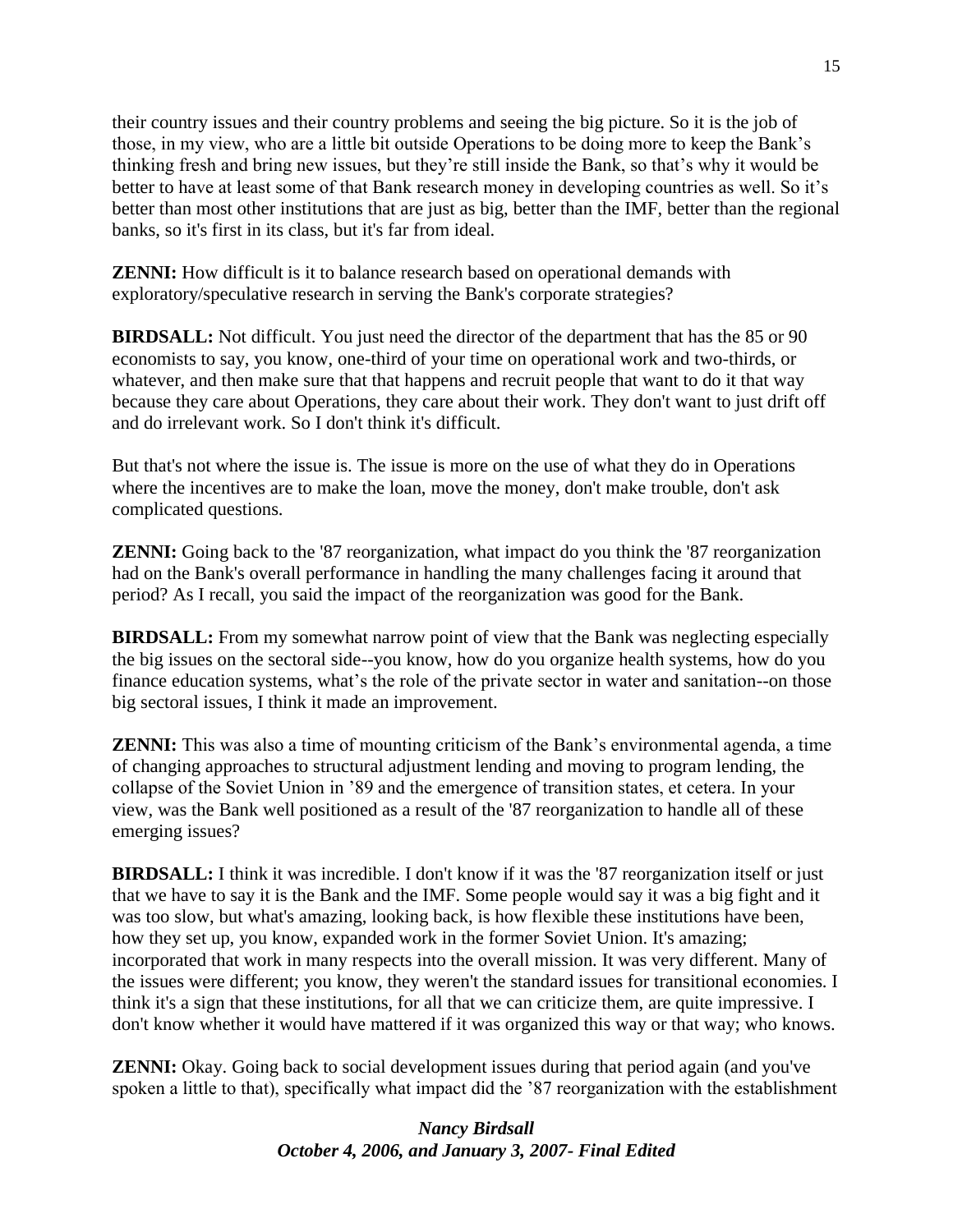of the Environment Department have on mainstreaming social development issues in the Bank, and how did this impact the role of non-economic social scientists in terms of incorporating social science concepts and methodology into theoretical and empirical models already in use by economists?

**BIRDSALL:** Yeah. Well, I'm not so positive on that. I think it was, is, and has been a rough road. And I don't know how much it has mattered. I mean, if we talk about environmental, noneconomists staff, I think the first five years they were useless because they were way out . .

**ZENNI:** Five years from . .

**BIRDSALL:** When the Environment Department was established, starting in '87. So they created this Environment Department, and I guess they created environment divisions.

**ZENNI:** In each region.

**BIRDSALL:** Yeah. I think they were sometimes in the Technical Department. I went to one of those eventually as the division chief.

Now, I mean, when I was not in that group, my view was these people are just making--they're just not being very strategic about--it was, like, a fight. You know, they were against—it seemed as though they—at least in Latin America. Now, I'm in the Latin America region, okay? So there's big controversies: there's the roads in the Amazon, the dams, and the resettlement issues, and there was big pressure to make everything more rule-based and, you know, huge emphasis on very complicated environmental impacts. It wasn't working. It took a long time because it was too much of, sort of fights. And it became, at least in the Latin America region, sort of the greens against the economists. It may have been different in other regions, I don't know.

So, in fact, I was told by Shahid Husain that I needed to go run that Environment Division in Latin America. So I don't know, I had only been two years in the Brazil Division. I mean, I was moving around in the Bank well under the average of three years or five years in a job. So I went in '87, maybe in the spring of  $\sqrt{87}$ ...

**ZENNI:** Yeah. Until 1990, you served as Chief, Population and Human Resources Operations in Brazil.

**BIRDSALL:** So it was three years.

**ZENNI:** Yeah. And in '90 you served briefly, until sometime in '91, as chief of the Environment Division in the Latin America Region.

**BIRDSALL:** Right. Okay. So he asked me to go there because he said, "You have to go there and make this work, you know, bring some economics to it and have a healthier dialogue between the operations people," who are mostly economists and lending officers, "and these environment people who are mostly wanting to stop everything." Okay? So he decided to put an economist in the Environment Division.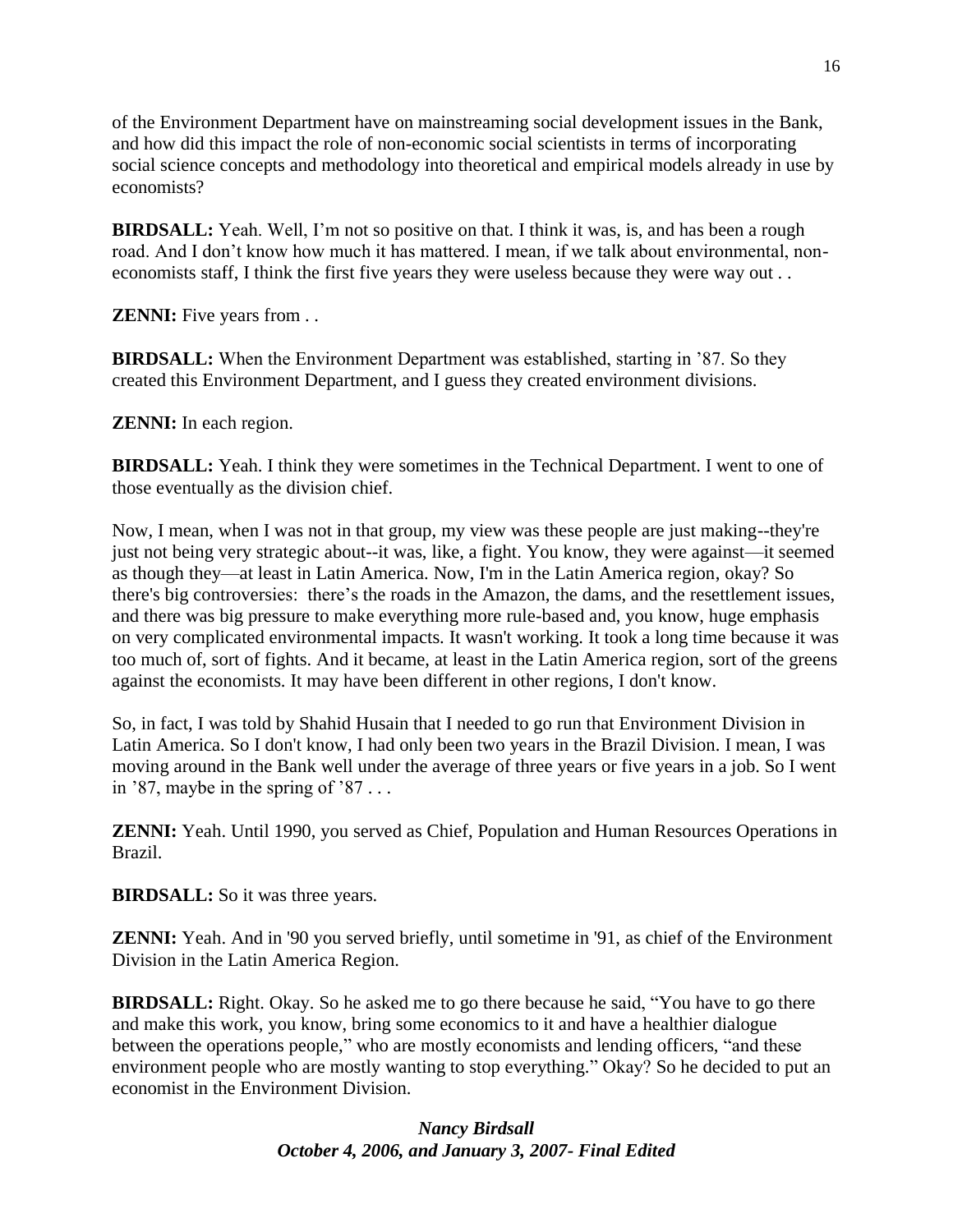**ZENNI:** Hence, your assignment in 1990?

**MS. BIRDSALL:** 1990, right. Now, but there was also, and then they had this new GEF money,  $so.$ .

**MS. ZENNI:** Global Environmental Facility.

**BIRDSALL:** Right. So that was a big issue in terms of work, you know, mounting some operations. So I had the opportunity, and it was good because I could bring in more people; I think I got more resources in the division. I forget . . .

**ZENNI:** That's when you were briefly a chief of the environment division in the Latin America region?

**BIRDSALL:** Right, right. I was really briefly, because the first thing that happened is I said to Shahid, "I don't know anything about these issues. Can I have three months' leave to learn about them?" It is a very flexible institution. Not three months leave, but three months, you know, on the payroll, and I will go sit in--by that time they had started putting together the team for the '92 *WDR* on environment. So I went and sat with them and read. And I actually published a couple of articles with David Wheeler. So I learned about the literature and the issues so that I could bring to the operational work some understanding of what was going on, you know, just as I had been able to do on health and education and population, right? So that was very nice. That meant, though, that the first three months--I think it was kind of over the summer--I was going at the *WDR*.

And then I was there for a while, and then Larry Summers asked me to take a job that I rejected (actually, that's probably not in the record), as it was a next level-up job, like that was in the days--I don't know what they're called now--I was a division chief, so that was called level 26. And then there was this job level 27, which is like--Greg [Gregory K.] Ingram had the job for a while—it's in the chief economist's office to manage the Research Committee and a bunch of other stuff. It's kind of a "duh" job so I had said no. And I think that probably impressed Larry. I said, "I have just been here in this environment job for a while, you know. It's kind of interesting and it doesn't make sense for me to change now." And then a few months later, he asked me to be director, so I said yes.

**ZENNI:** Before we get to that, I just have a couple more questions.

**BIRDSALL:** I haven't thought about any of this for years. I'm not answering your questions, but anyway . . .

**ZENNI:** You are. That's quite good. You spoke about how within the Bank the economists and those working on environmental and social issues were trying to work things out..

**BIRDSALL:** It wasn't so much the economists; it was the people doing projects, you know, some are economists and some are specialists. They want to do their operations. They are can-do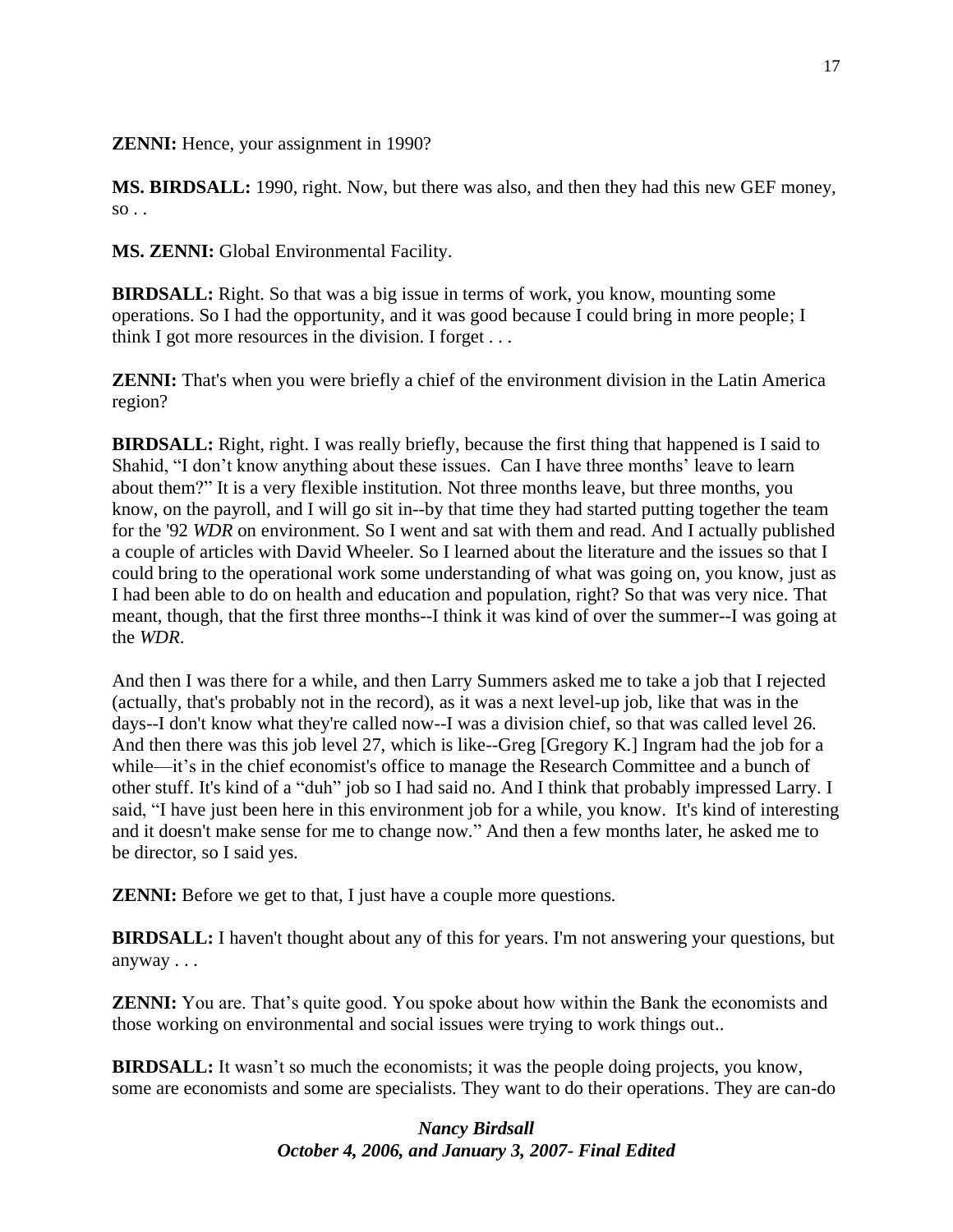people; they are committed to making their projects work; they have relations with the minister of public works or agriculture; and they did not like a bunch of other people saying, "You've got to slow down; you can't build this road; you have to have fifty-five studies before you can, you know, go for appraisal." They didn't like it.

And sometimes the demands were unreasonable, you know. There was a whole, big thing of every country has to do a country environmental assessments. The IDA [International Development Association] Governors decided that the IDA countries would have to do a country environmental assessment of programs, C-E-A-P, and so all these little countries had to do this. So then, because the IDA countries had to do it, it sort of became that all the countries had to do it. That's another issue. That's the way the creditor countries, the rich countries, could do whatever they wanted with IDA. They could say you have to do everything under the sun, right, with IDA, because they made all the contributions. And then it would sort of infiltrate.

### **ZENNI:** It was donor-driven?

**BIRDSALL:** Very. So the Brazilians didn't like it; the Venezuelans didn't like it; the Ecuadorians didn't like it; the Mexicans didn't like it. But then the Bank said you have to. The Bank's central environment people are working with divisions like the one I had on how are we going to set this up and what are going to be the rules, and so there were a lot of endless meetings. And I was on the side of, "It has to come from the countries, you know; it has to be reasonable. Let's not make rules that just irritate everybody. It has to be sort of--it will not work for the Bank to go in and say, 'You have A, B, C.'" So, you know, there were a million meetings and fights over language, but it kind of captures the way the issue was being worked out. Gradually, it got worked out. I don't even remember, I wouldn't know, even then, whether it was a fight that you could say one side won or lost. It's just that it was a struggle.

And I think that, to the extent there is much greater understanding of the concept of sustainable development, it's not mostly because the Bank said, "A, B, C," it's because there was a huge international movement pushed by international NGOs [non-governmental organizations]. And inside many of the countries, pressure was building for their own governments to be more accountable. So the Bank was, in a way, catching up, which is good. I mean, on the positive side, it's a sign that the institution is flexible, it responds to changing times. But on the negative side, you can't say it's the leader. You can't, because it doesn't work that way. It has to be led almost by the countries, because in the end the Bank wants to do projects and lend money, so the wish list and the views of the borrowers will always prevail whether they're good borrowers with honest, competent governments or not so good borrowers. That's the struggle right now. What do we do with these less competent, sometimes not so honest at all levels, borrowers?

**ZENNI:** Governance issues . . .

**BIRDSALL:** Right. It's all the same. It's all the same struggle lived out in different arenas.

**ZENNI:** Is this still the case today, in your view, the Bank just wanting to lend?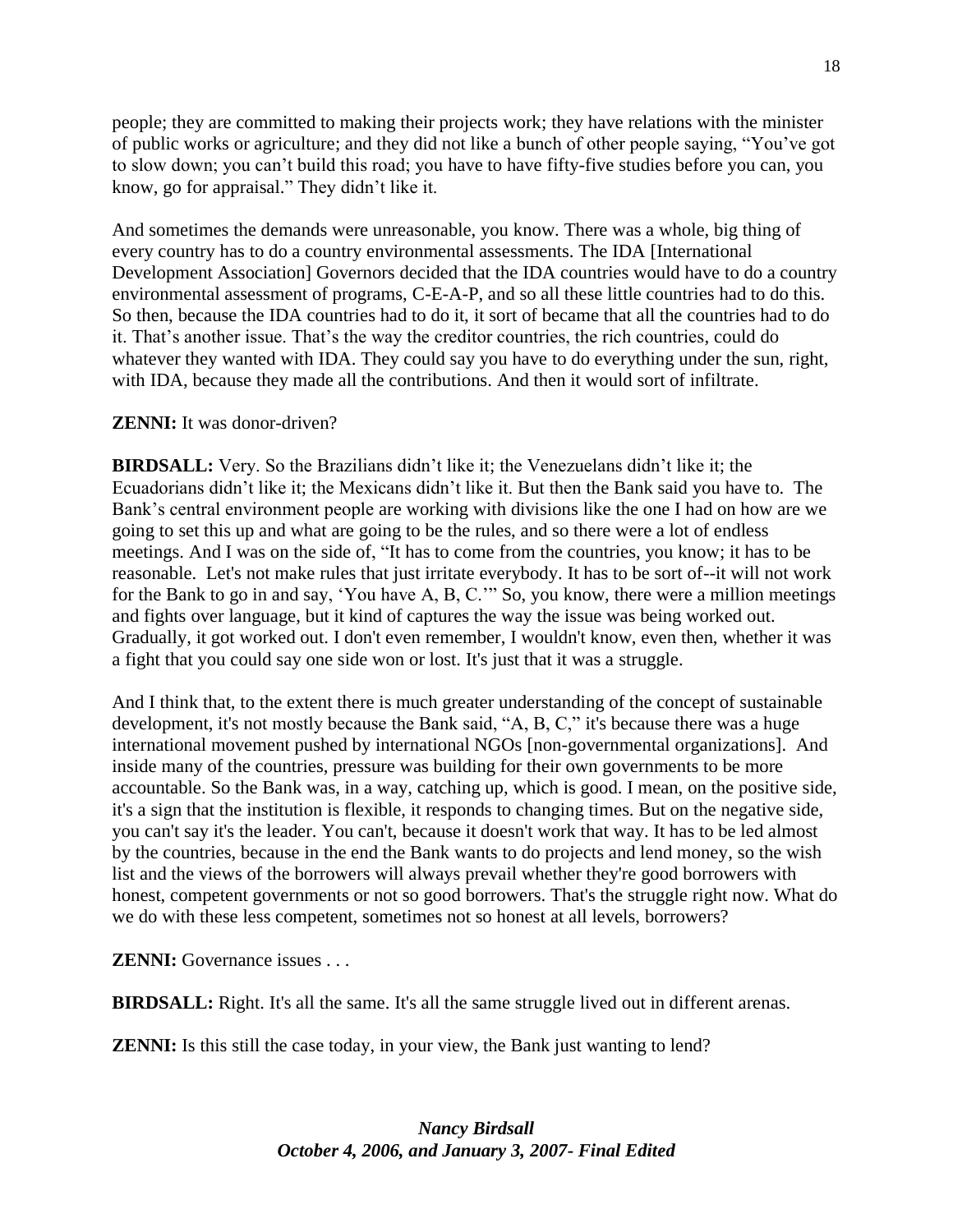**BIRDSALL:** I would guess mostly it still wants to lend. I mean, it's not necessarily a bad thing. It's because the Bank is full of people who want to make the countries they work on richer, happier, more stable, and they like to do things. They're sort of enlightened in a good way, but caught in a system which reinforces. It's hard to have constraints that tie people down. They're really good staff; they're really committed; they're really enlightened. It's a complete myth that people do these projects to get promoted. It's a complete myth that you get promoted in the Bank because you do more loans. No, that's not the issue. The issue is that people working on Mali or working on Cambodia want to get something done because they believe it will make things better.

**ZENNI:** Okay. In your albeit brief assignment . .

**BIRDSALL:** And then I really have to stop.

**ZENNI:** Did you want to stop now?

**BIRDSALL:** I thought I was supposed to stop at 4:00, but . . .

**[End of session 1]**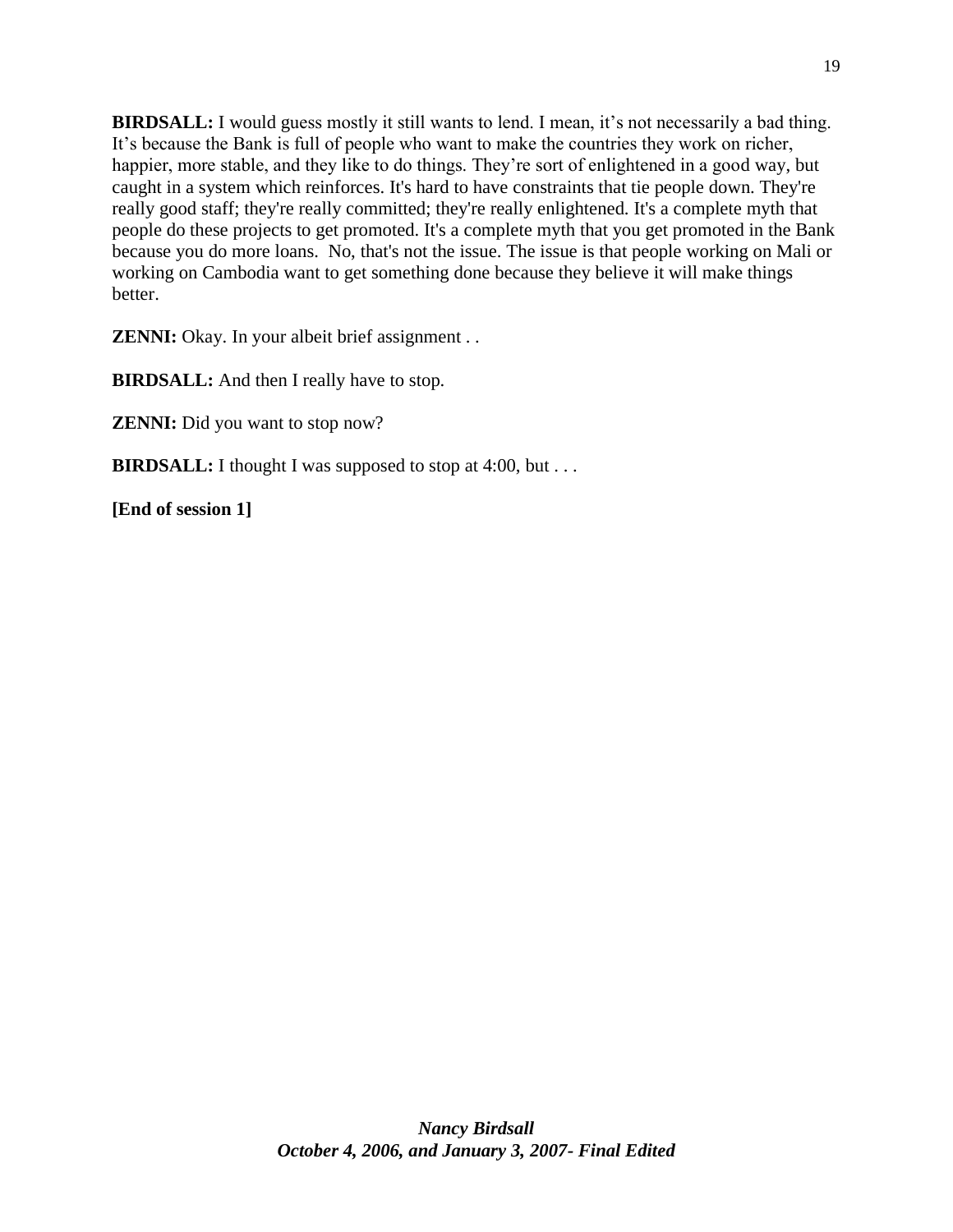## **Session 2 January 3, 2007 Washington, D.C.**

**ZENNI:** Good afternoon. I'm Marie Zenni, senior interviewer for the Bank's Oral History Program.

### **BIRDSALL:** I'm Nancy Birdsall.

**ZENNI:** Today is Wednesday, January 3rd, 2007. And I'm here again at the offices of the Center for Global Development in Washington, D.C., for the second and final interview session with Ms. Nancy Birdsall. Welcome again, Ms. Birdsall.

### **BIRDSALL:** Thank you.

**ZENNI:** Okay. We'll begin today's session by asking you about your promotion to director of the Policy Research Department in '91 where you were responsible for the Bank's economic research and policy analysis, a position you held until your departure in July of '93. Please discuss how this promotion came about and what did you set out to accomplish.

**BIRDSALL:** It came about because Larry Summers was the chief economist, and he asked me if I would be interested in that position. And I said, "Great. That's a great job."

**ZENNI:** Okay. What were the emerging priorities for policy research and analysis at the time you took over, and which research themes in particular did you emphasize?

**BIRDSALL:** When I went to the Department, it already had started a major study of privatization issues, which was a follow-on to earlier work on better management of state-owned enterprises. So this was the early '90s; it was right at the time, you know, a year or two after the fall of the Berlin Wall; the Bank was becoming much more heavily involved in transitional economies, so this was a hot topic. And John Nellis, at that time in the department, and Mary Shirley were working on the issue. And I remember that Larry Summers was quite keen on a point of view that said, "Privatization matters. There really isn't a substitute for ownership by the private sector. You can't expect to have, you know, just management changes still with governments fundamentally owning and running companies and see the gains and efficiency and competitiveness and so on." So that's very interesting because this was before the big controversy about what happened in Russia. So that was a big priority as a policy paper just as I arrived.

And the other thing that was going on when I arrived was a second or third review of the structural adjustment lending. And basically, I didn't intervene very much as the director, nor should I have, on the privatization study. You know, I tried to make sure that it got done, but I didn't feel I had much expertise in the area. But on the structural adjustment study work, I actually proposed that instead of doing what would have been the third--or even fourth then- conventional review of adjustment lending going to the Board [of Executive Directors], that we instead do a focus on Africa and adjustment lending in Africa instead of going through the same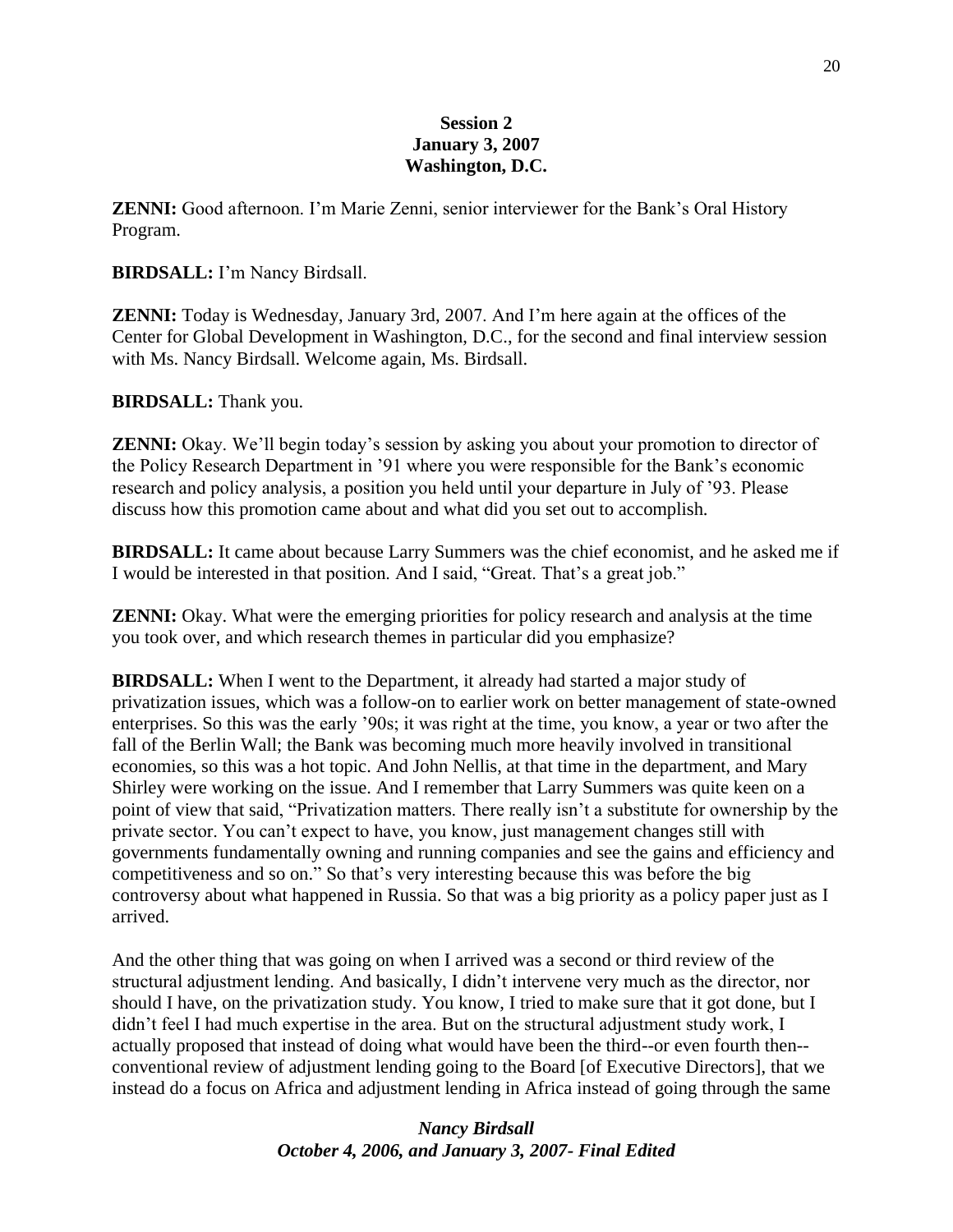motions again. And that turned out to be very interesting, and we put a lot of emphasis on the social effects of adjustment programs.

And so it was also very *au courant* at the time, you know. I think we were a little ahead of, or picking up on, the then new discussion and worries, and intensifying worries, about whether these adjustment programs were working and particularly whether they were working for the poor in the poorest countries. So those were some emerging priorities.

Then what I did, actually, is I set up a new series that we called, *The Policy Research Reports*. And the first one was the "East Asian Miracle," and I had a senior position to fill, a senior advisor position, which was supposed to be mostly focusing on the roles of the private sector which had been pushed by the United States' Executive Director in the [George H.W.] Bush Administration, Pat [E. Patrick] Coady, his name was/is. And essentially, we did something not really that kosher, in retrospect, which was I brought on John Page, and he was the key person responsible for doing this report on East Asia, "The Miracle in East Asia." And I got involved on the input side in human capital and income distribution issues, which I subsequently got more involved in as a research person over the next ten years, even at the IADB and after.

So then the second study I thought ought to be about the pension reform issue and--or maybe the second one was--no, the second one was pension reform, and I brought Estelle James that I had worked with on education issues and sort of induced her to do it. And she subsequently has, you know, made a career, sort of a third stage of her career, as a scholar on pension issues. And this issue is coming up again and again. And that was the report that basically endorsed the kinds of approach--not exactly what Chile has done--but endorsed the idea of mandatory contributions for a fully-funded program, individual accounts, not all by itself, not to the exclusion of a minimum pension that would have to be covered from general revenues, et cetera, et cetera. But, you know, it put that on the table. And that has also been controversial.

So this was a period, the early '90s of, you know, really a lot of excitement about a new round of market fundamentalism. And you see that in the privatization, in the work on pension issues, not at all in the work on East Asia, so, you know, it depended, but that was in the air. It was after the fall of the Berlin Wall, you know: the market economy is what works and where openness and so on, so it was a very exciting era. And there was a lot of emphasis in the department on the transitional economies of the former Soviet Union; we had a division that worked on that. And I brought a lot of emphasis and was heavily supported by Larry Summers on this, to do more sectoral and micro issues in health, education, and environment.

We started an Environment Division eventually in the Research Department, and that was very different from when Stan [Stanley] Fischer was the chief economist and pretty much in the, you know, adjustment period and the workout of the high commercial debt, all the emphasis was on more countrywide, not exactly macroeconomic only, but very much countrywide issues. But with Larry and my interest in social issues, you know, we got health, education, environment, financial sector, banking, much more--it was sort of--there was a lot of talent in the Bank on those issues. And I brought and supported more on banking and financial sector issues; a lot of the people that subsequently have made very large contributions, that's when they came. So it was an interesting period to be in that department.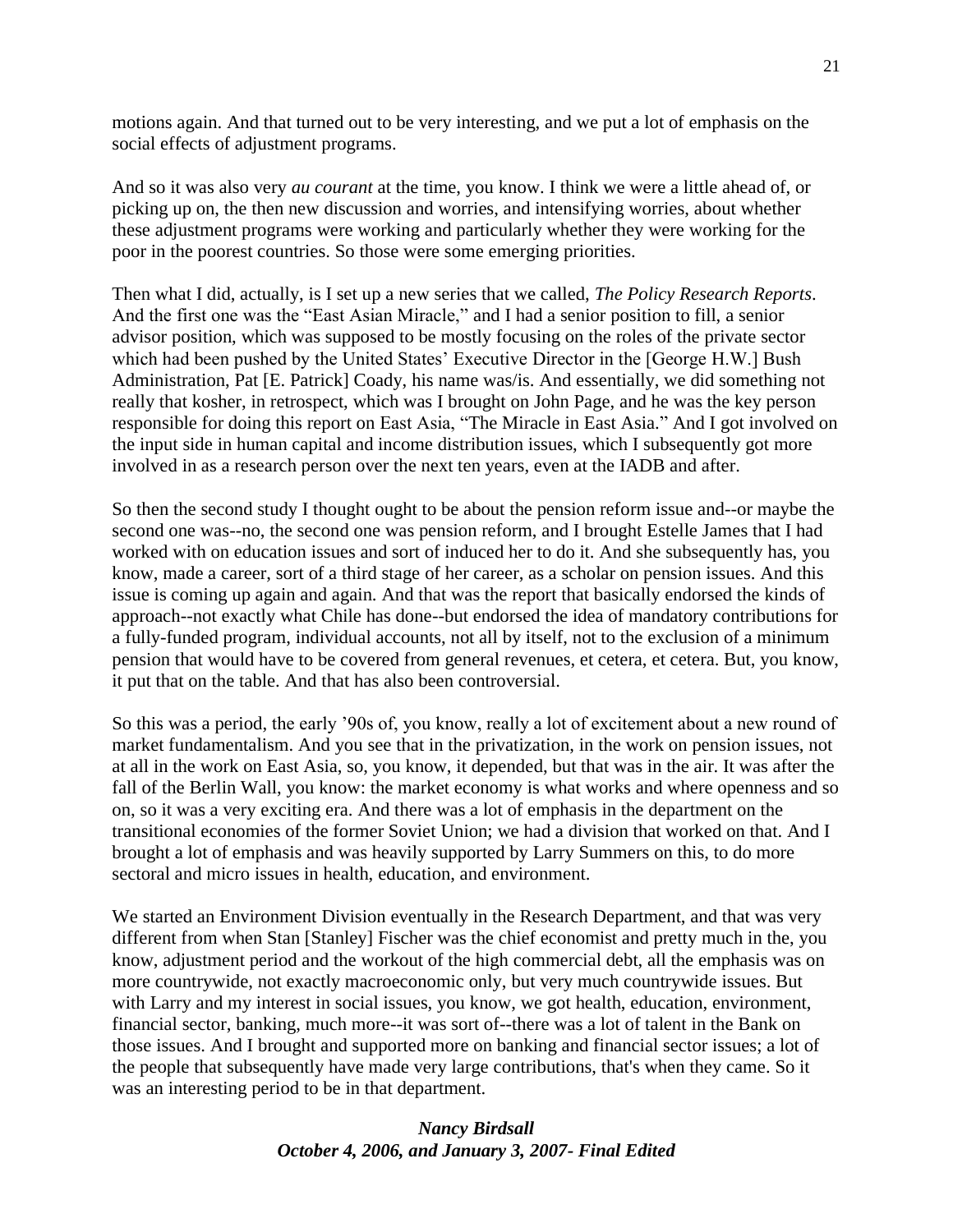And, you know, there's the question later about chief economists. I think that it is not well recognized the important contribution Larry made in energizing a lot of talented sectoral economists who were not country economists, they weren't involved. They'd been working on poverty, living standards, these more micro nuts and bolts, business regulatory issues without getting any--it wasn't on the big agenda in the '80s; it really wasn't. It was all about debt issues and sort of beating back inflation, which was all important, of course, but in a way had underexploited areas where the Bank should have been making a big contribution, at least on the research side.

Okay. So I think that's enough on . . .

**ZENNI:** Okay. How do you view the link between growth and poverty alleviation? And you've already spoken to that. Are policies designated to stimulate growth alone sufficient in reducing poverty?

**BIRDSALL:** No. You know, I think growth is necessary but not sufficient for reducing poverty. I'm keen on growth, very keen on growth, but I think where the Bank has not done as well as it ideally would as an institution is on finding ways to actually help countries politically struggle to do pro-poor growth. The rhetoric is right, the policies on paper that look pro-poor, the Bank has always been clear about. What's been missing is a kind of--or what's been the problem is the political naïveté about a policy on paper that is pro-poor does not necessarily translate into actual policy that is pro-poor. Programs will be hijacked by those who are already capturing a lot of privileges. They'll be hijacked, or they won't get implemented. If you look at some of the structural adjustment programs and the different conditionalities, often it's the ones that would really have made a difference, you know--make the tax system more progressive, reduce payroll taxes--that were the last on the list for attention and for implementation. I mean, the fact is, politically, pro-poor is hard; the poor are not politically important. So there was a kind of naïveté, I think, about that, in an enlightened way. It's like the best of intentions on everybody's part. But that's my very crude overall policy.

The second thing I would say about looking back--and it's easy to be a Monday morning quarterback--is for certain regions, for middle-income countries, the Bank continues to be willfully naive about the relevance of the distribution of income. It's just not sensible politically to think that if the poor gain ten percent income in, say, five years, let's say five percent a year which would be the poor benefiting from growth, income circling up five percent a year for the poor, and even if they were only going up five percent a year for the very rich, in an unequal country, to go from 1,000 dollars per capita to 1,050 dollars per capita when the big guys with the privileges, the insiders, are going from 50,000 or 100,000 per capita to 105,000. They're getting 5,000 more in absolute terms, I'm getting 50 dollars more in absolute terms, it's . . .

Yeah, growth is good for the poor, but, look at the problems that it can create politically. And so in my view, you know, maybe a more radical definition of pro-poor growth is needed, which is really the poor benefit in reach in percentage terms far more than the rich. I don't know, just a thought. Because if you define pro-poor growth as equal, proportionate growth, you are going to see the distribution income get more and more and more dispersed. And we see now in China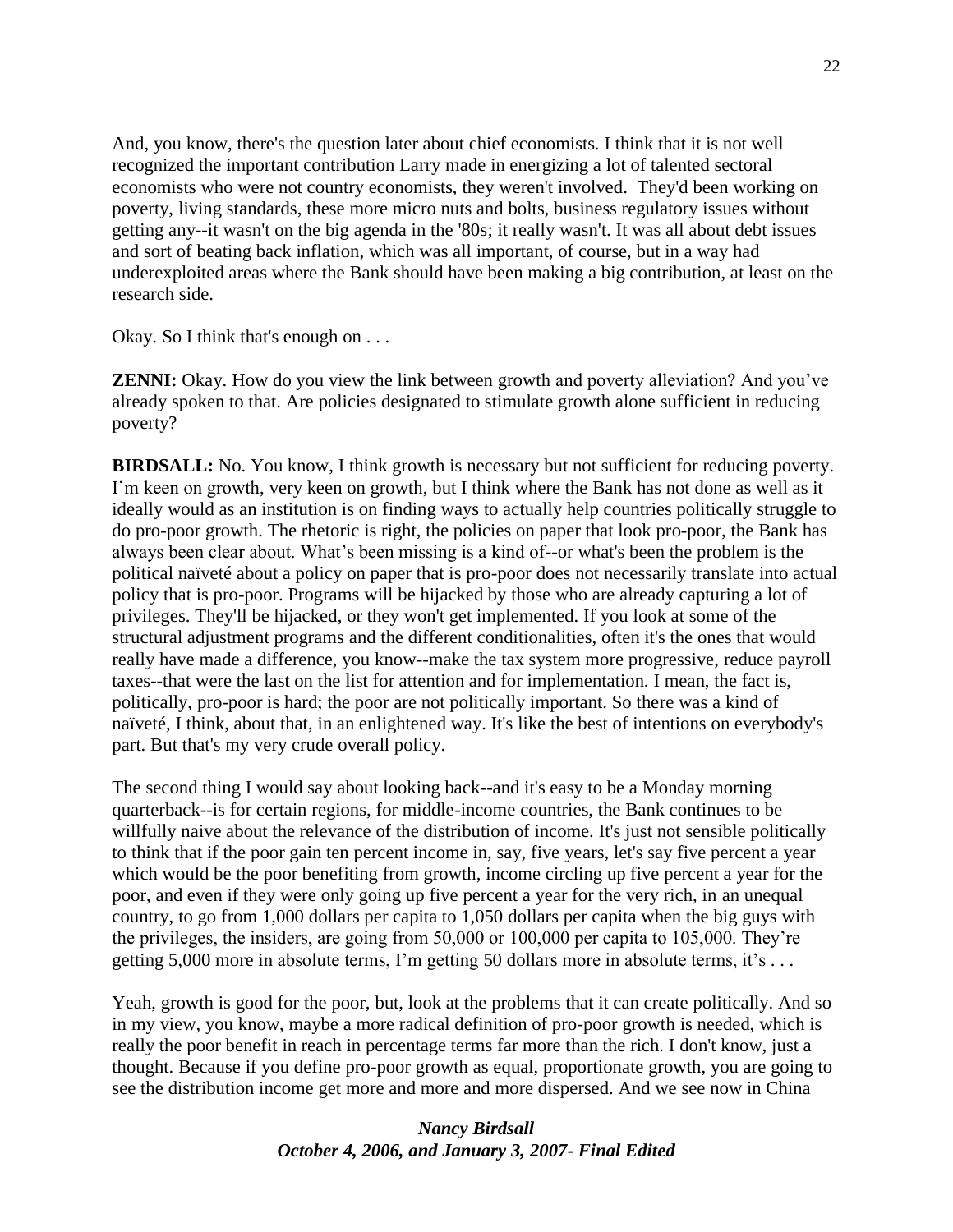that--well, the Chinese leadership is smart enough to be talking about it, but the Bank, you know, we didn't talk about it for 35 years in Africa or Latin America where the distributions of income are very unequal, so, that's my--so it's not about growth versus poverty for me, it's about propoor growth, but also distribution.

**ZENNI:** Linking the poor to the benefits?

**BIRDSALL:** Yeah. Making bloody sure that not only are policies sensible on paper in being pro-poor, but they actually work to be pro-poor. In countries where democracy is weak, all the institutional arrangements aren't there and there's no real--in many countries, by definition, if they're very poor, developing or underdeveloped countries, they don't have a middle class to play that role. The Bank needed, in a way, to be pro-poor, to be playing the role that the middle class played in--yeoman farmers, you know, in 19th century America or something; the bourgeoisie in Europe. So it's just never quite happened in a politically sensitive way. The Bank has been technically good but politically naive on this issue of pro-poor growth and distribution.

**ZENNI:** Moving on to World Bank Group Chief Economists and Presidents. What is your assessment of the various chief economists you served under during your tenure in terms of intellectual leadership and management style?

**BIRDSALL:** Well, let's see, I was first with Hollis Chenery: A plus. I didn't know him very well, but when I joined the Bank, he was the Chief Economist. It was a very pluralistic, open environment. And the fact that he had a close relationship with the President meant research was protected. Great!

Then came Anne Krueger. I think she made an important intellectual contribution by pushing, you know, early on for more market-oriented--you know, she was sort of like Friedrich Hayek modified, bringing Hayek to the Bank. A heavy emphasis on government tendency to be rent seeking, which was an important article of hers, and a lot of, you know, a lot of style and views on trade liberalization because she'd worked on those issues: all of that to the good. Management style, it's interesting. I mean, on the one hand, she was the Chief Economist I reported to when I did the *World Development Report*, and she was fabulous. She gave comments, she wasn't overbearing at all, she had good ideas, she was concerned, she was responsive and she basically trusted me. But I think there were a lot of people for one reason or another that she didn't trust. She didn't trust them intellectually and analytically. And she had a very strong view herself, so that created, you know, problems in that she didn't exploit the resources of everybody. People get discouraged and, you know . . .

Then, Stan Fischer, you know, is great, a wonderful person. In my view, he--you know, the only thing if you had to search for, well, "What could Stan have done better?"--I was on the Research Committee when he was [Chief Economist], and he was excellent, you know, very incisive, very efficient, very smart, everything. Very--in a good sense, you know, a good convener and good in bringing people along. If I had to search for something, I would say that he was a little bit of a victim of the times, which was structural adjustment, trade liberalization, opening up markets, and the debt problem in Latin America. And he's a macro guy, so he was much more at home at the IMF than at the Bank, although he was a key player at the Bank in the '80s. But that goes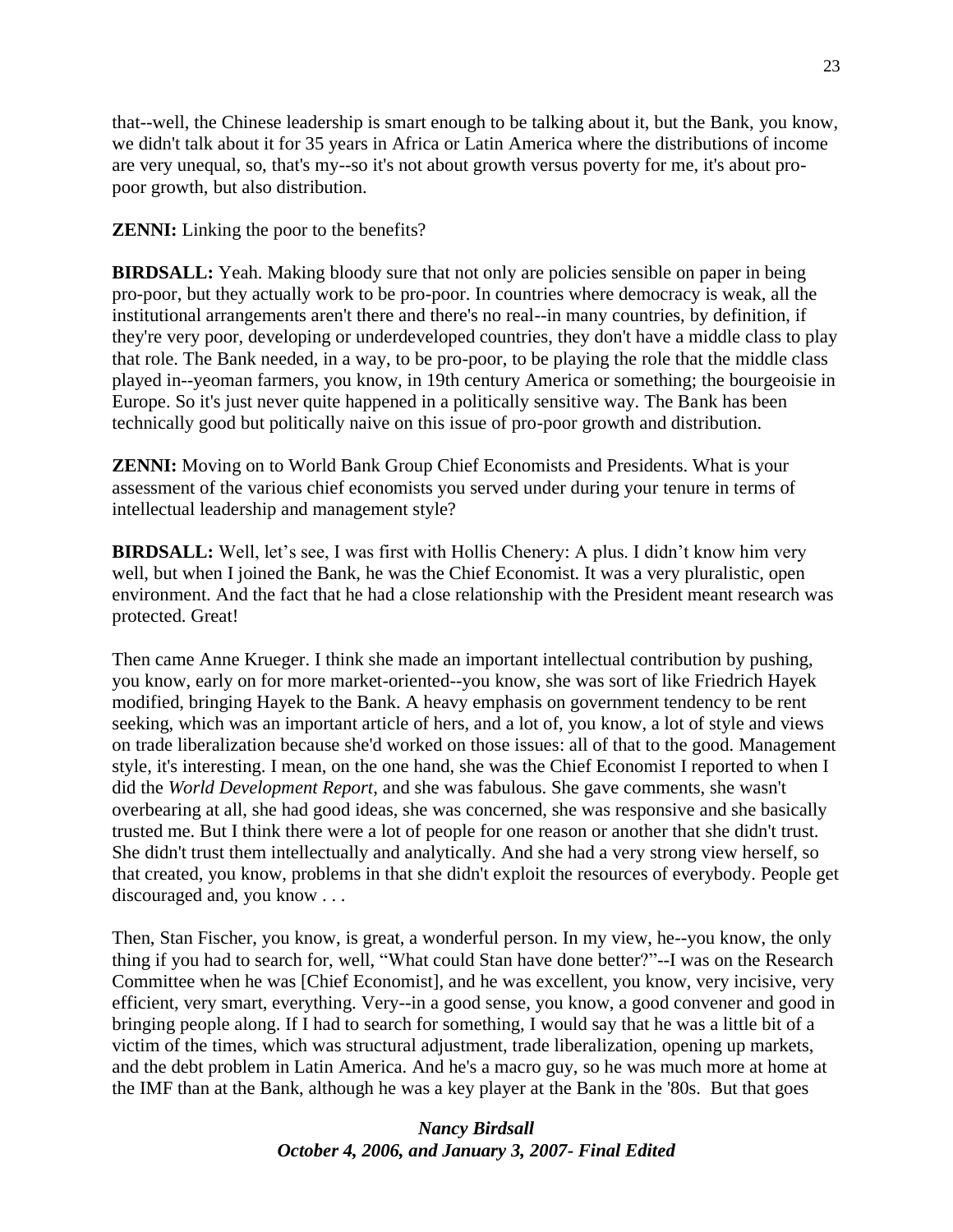back to my point when Larry Summers came, that era was ending. The glory days of the Bank doing SALs was ending, and there was growing recognition that you could get the macro right, and countries would still have development problems, big development problems. So that was when--so, in the period of Stan Fischer as chief economist, if you worked on education or health, Stan didn't really know what you were doing, you know. I mean, he was not surprisingly very busy with what were seen as the big macro issues.

And after Stan, Larry Summers I thought was great. I think he's much maligned as a manager. I think he was a really good manager, very inspiring, catalyzed a lot of good work. It's almost difficult in retrospect to understand, you know, why he's had some of the problems he's had since. He was very effective at Treasury; I knew him there, too. So, you know, he's seen as not easy to work with and all that. I just, I don't get it; it's a very strange. I think that's more about the Harvard faculty than about Larry, but anyway.

So the thing that's very interesting for me personally is (I think I might have said this before) as a woman in the Bank, I got two big breaks in terms of career: one was that Anne Krueger asked me to run the *WDR*. She asked a friend of hers who had taught with her at the University of Minnesota, Paul Schultz, whom he would suggest--I learned this afterwards. And I had done my dissertation with Paul at Yale, and Paul mentioned me. And so she--you know, nobody else was mentioning me because I had only been in the Bank a few years and I was in the first level of professional economists, so I wasn't on lists source--you know, I was in the Research Department doing my thing. So she gave me the big break and I think she probably had to--I know, she told me that I don't know if I'll be able to do this because I was too junior. And then Larry, actually, some years later, asked if I would run this Policy Research Department. And it was the same thing, he said, "They're saying you're not eligible because you haven't done grr-grrgrr,‖ but then he--they let him do it. So it is the two people coming from outside the Bank, interesting. I mean, it's not that inside I didn't have other colleagues and support, and there was never any real problem, but they gave me my breaks; they didn't honor the hierarchy in the same way. And I don't think it's a coincidence that they are great economists, you know. They just- they don't care about bureaucracy and hierarchy and lists, they're just trying to get on with it. So that's sort of interesting. It could be a coincidence.

Presidents . .

## **ZENNI:** Yes.

**BIRDSALL:** Well, McNamara was there when I went to the Bank, but really only for a year. He left in '80?

**ZENNI:** In April of '81. McNamara served as President from 1968 to '81.

**BIRDSALL:** Yeah. Right. Almost two years when I was there. And, of course, I didn't really know him. And so, you know, he was this major force in the Bank; people just felt his presence, probably less in the Research Department than elsewhere, but, you know, I can't really comment, frankly. I never--I got to know him later because he was interested in the *WDR* and he came and briefed us. And he is a lovely guy, very smart and all that, so.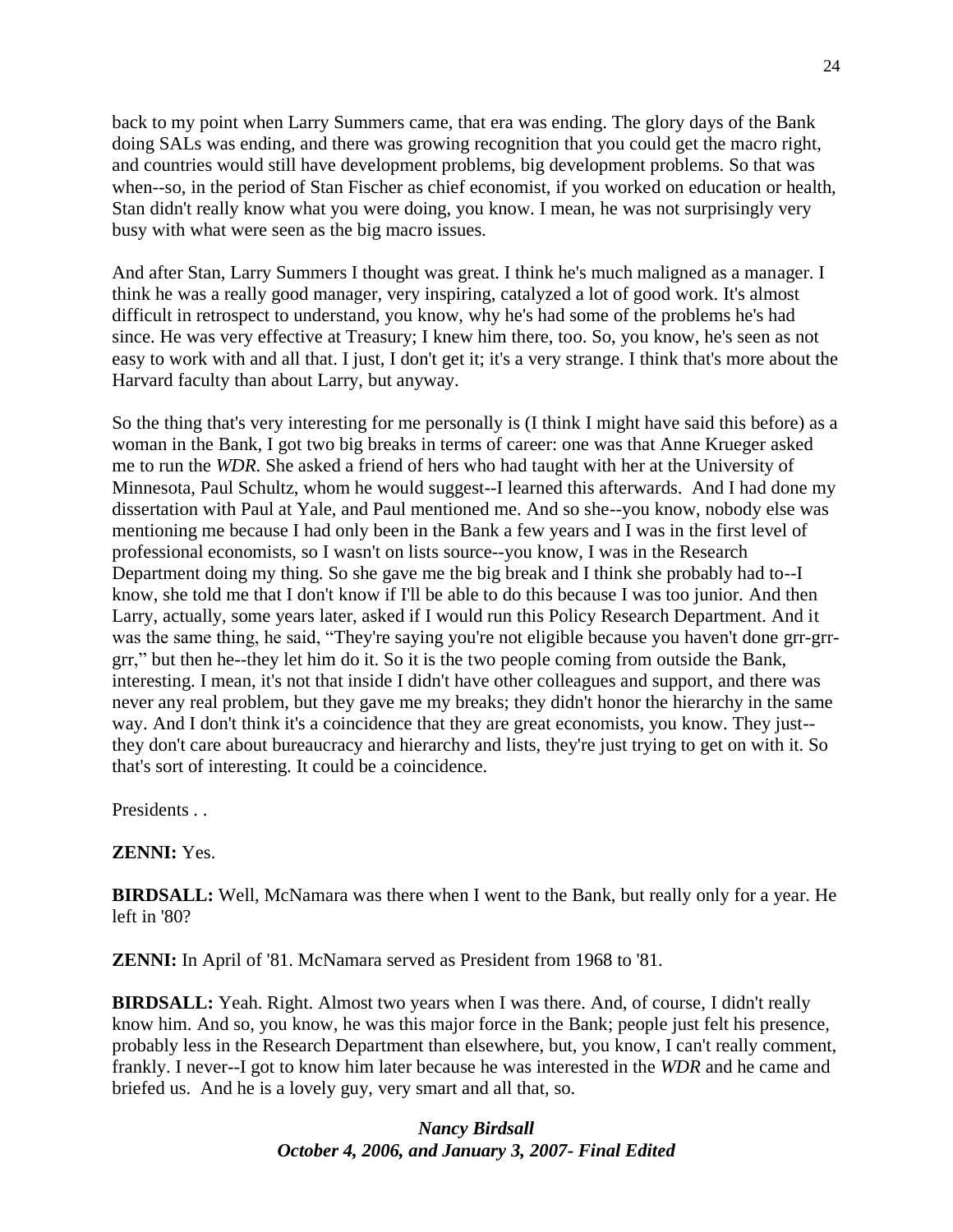**ZENNI:** Now we come to the latest book that you have recently coauthored with some of your colleagues here at the Center for Global Development, titled *Rescuing the World Bank*. The first part of the book is a report titled, "The Hardest Job in the World, Five Crucial Tasks for the New President of the World Bank," which was made available to [Paul D.] Wolfowitz upon taking over as the Bank's 10th President in June of '05. Please discuss why do you think the World Bank president's job is the hardest in the world, and how does it compare, for instance, with that of the U.N. Secretary General's with its added political dimension.

**BIRDSALL:** Well, you know, I think the first thing to say is we chose a title that would make it interesting for Paul Wolfowitz or whoever was to be appointed. They would want to read the book. It's an attention grabber.

**ZENNI:** Attention grabber.

**BIRDSALL:** And, in fact, Paul at the time of the Annual Meetings in the fall of '05 referred to this "hardest job in the world" expression in--he was talking to the Bretton Woods Committee luncheon, you know, big luncheon--saying (what did he say?), "I don't know if it's the hardest job in the world, but I think it's the best job in the world." Something like that, okay? So it worked. But I wouldn't presume to compare it to other hard, very hard jobs like that of the U.N.'s Secretary General. It's apples and oranges.

**ZENNI:** Yes. Okay. Nothing more to say on that?

**BIRDSALL:** Nothing more to say on that.

**ZENNI:** How do you see the wider implications of the Bank's research program in tackling future challenges, particularly in the context of the Bank's involvement in global partnerships and global programs that are becoming an important and growing line of Bank business?

**BIRDSALL:** Well. There's a very good report which was commissioned by the Bank's Chief Economist, I guess, just finished in 2006. It is an independent, external report evaluating Bank research 1998–2005. I assume Francois Bourguignon commissioned it. It included, you know, Angus Deaton, who chaired a panel of four or five outside economists. And I haven't read the report, you know, thoroughly or thought about it too much, but basically I had played a small role because the panel then asked three or four economists on six or seven specific issues to look at research and comment and rank, score, you know, research on its relevance and its contribution to policy and so on. And basically I looked at health, education, poverty alleviation, food and nutrition, the so-called "soft" in quotation marks, areas. And, you know, I think the Bank research is fantastic in these areas. It does find that space between strictly academic and policy without evidence. You know, it is policy-relevant research for the most part. It's very difficult; a lot of the incentives that people face are to do research that gets into journals.

I think the Bank has always room to do better. But my main concern about Bank research--I have two concerns. One is that too much of it is done in-house and it's too self-referential. You read Bank research staff works and almost always three-quarters or 90 percent of the citations are to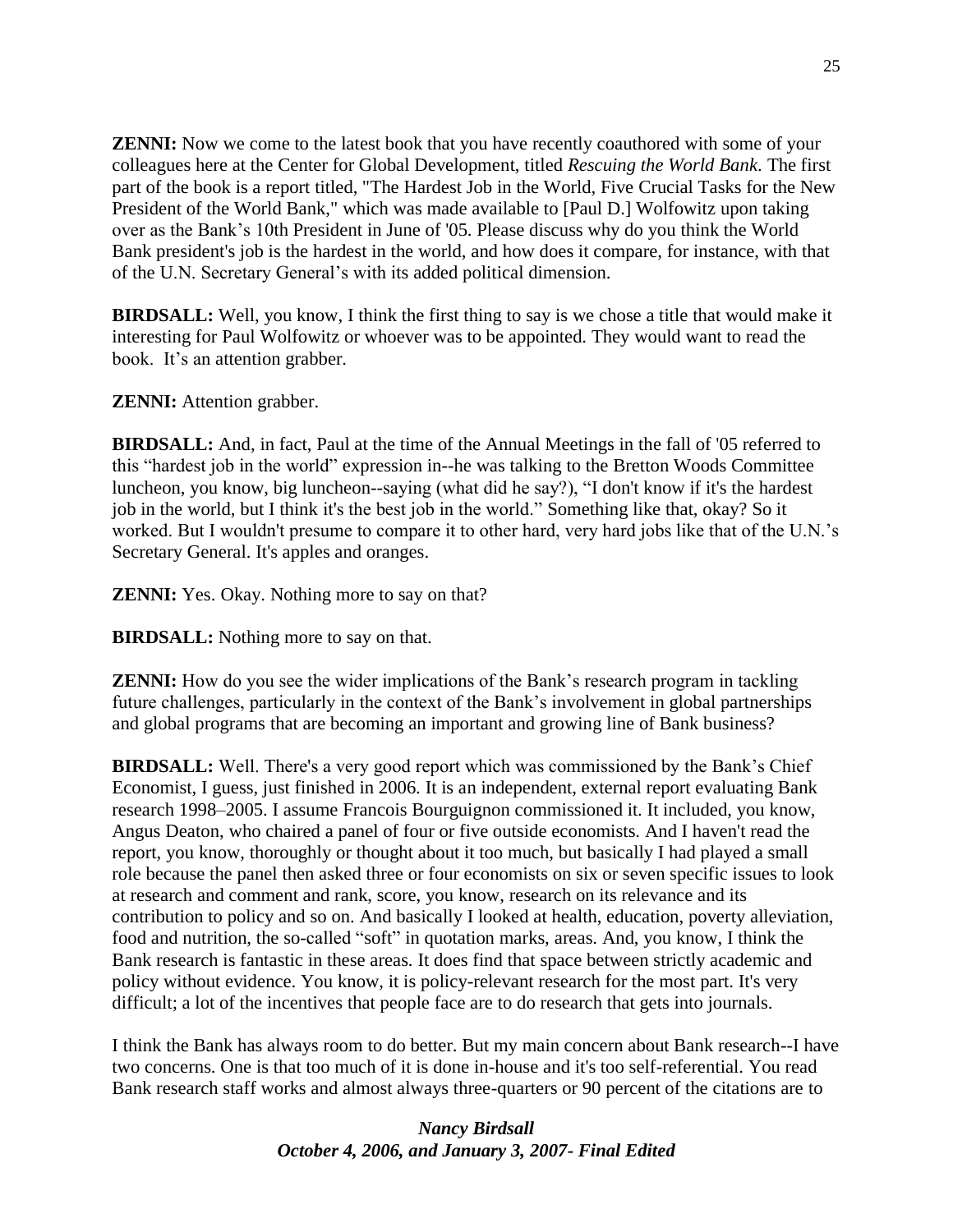other Bank research, so that sometimes is because the Bank is doing more, but there's not enough--it's too self-referential. Okay.

The second criticism is that it is an in-house; there's not enough financing outsourcing of research in countries. And one of the essays in the book, *Rescuing the World Bank*, is by Devesh Kapur. And he takes the view that a lot more research should be outsourced and that there's a connection between so much being done in-house, and the lack of sufficient, local, politically this goes back to my points about poverty and growth--politically astute, not that it's supposed to be research on political science issues, but that the analyses of policies and programs and of a country's opportunities and problems has to be very grounded in local constraints and local opportunities.

And sometimes short term political openings, which come because external circumstances change or the leaderships change, you've got to make a contribution, and particularly as countries are doing better, you know. They've got their macro; they've got inflation beaten back; the central bank is independent, you know. It's not the '70s or '80s in Brazil and Mexico; they have a lot of smart people who know what they're doing. If the Bank wants to make a contribution, it has to work with people there and has to know issues at the local level. Now, when you do so much in-house research, there's a natural tendency to be kind of, want to be prescriptive, to generalize across, you know, lessons on privatization, lessons on--so there's a natural tension. And both are needed, but the Bank doesn't do much twinning with research institutions in developing countries.

So that's my, you know, too much in-house, not enough outsourcing, and as a result, not enough emphasis on country-specific stuff. So I don't know whether I answered the question . . .

**ZENNI:** You did wonderfully well.

**BIRDSALL:** I think the other thing, though, is about the Bank itself. It's these country issues that I've emphasized which are on one side, and on the other side are global issues, the big, global public good issues. Pandemics, climate change, illicit, you know, drug trafficking, illicit behavior that is facilitated by the integration of economies, criminal, you know, international criminal networks, et cetera, et cetera. This is the other area where the Bank should be doing much more.

Now, I don't blame--it's not really going to happen on the research side until the Bank has a mandate that is more clear to deal with these global issues, and it doesn't. It has sort of a mandate, everybody talks about it, but it doesn't have an instrument. The instrument it has isn't the money, it's for loans to countries or grants. It doesn't really have any major instrument to deal with global problems that are not country-specific, like climate change or global warming. So it's amazing how much has been done on the research side on some of these areas like, you know, SARS. I assume there's somebody working on epidemics, but until the Bank gets a mandate on global public goods, that's going to be a big gap on the research side. Once it has a mandate, if it ever does--and I hope it does--then the research will follow in a bigger way.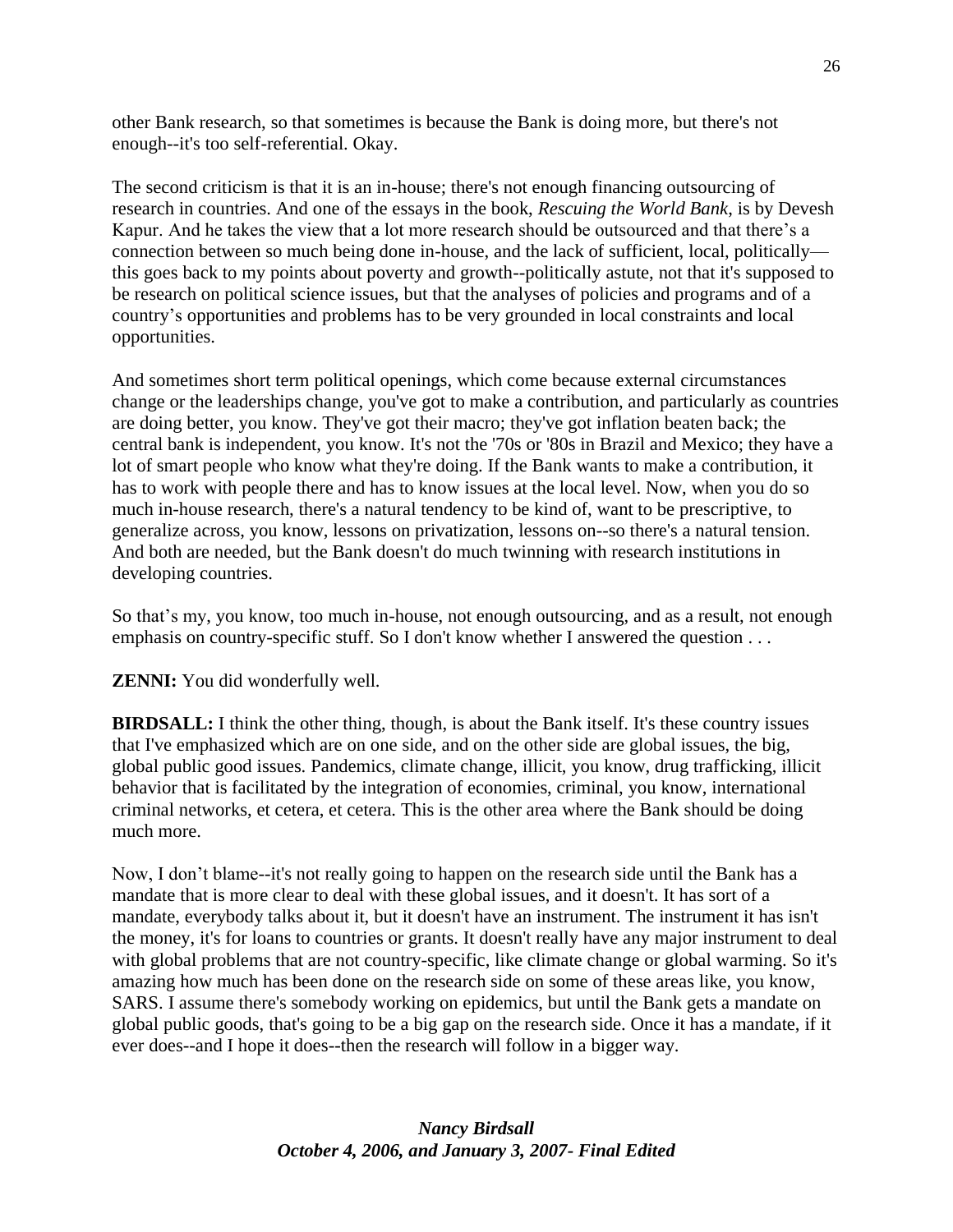**ZENNI:** In view of the time constraints, we'll have to condense these questions, and so I'm going to just select a few. Turning now to reflections, how do you see the evolving roles of both the IBRD and IDA and their continued relevance on the global stage, especially in light of recent debt forgiveness by the industrialized countries?

**BIRDSALL:** Well, I think the Bank leadership has to define, really, a new vision that IBRD countries--there are still some (Paraguay, Ecuador)--there are still a few that need to borrow from the Bank, maybe, but most of the middle income and even the poor emerging markets like India and China, they don't need to borrow from the Bank, the Bank is no longer relevant on the financing side. So it's still operating as though it is in IBRD countries. And there's been a lot of to and fro in discussion about what's the role of the Bank in middle-income countries. And my own view is there needs to be huge rethinking of the Bank's role with much quicker, cheaper loans when there are loans, much more treatment--the Bank has to think of itself more as a credit union, a club--it has members--and, you know, stop treating countries like children.

### **ZENNI:** Conditionality . . .

**BIRDSALL:** Doesn't work. We know the evidence is it doesn't work very well. If a country wants to get something done, sometimes it helps to have, for some minister to pretend that the Bank is demanding, but mostly it wasn't enforced anyway, it's just--it showed up the Bank not as too strong--which is the criticism of NGOs: the Bank was pushing countries around--but as too weak. You know, as long as its product is making a loan, which is not very relevant anymore in many middle-income IBRD borrowers, it's not in charge; it's silly to pretend it is. So it needs to go into new products, more catalyzing private--more risk management, being responsive to what those countries do want, which is more likely to be insurance-type products, risk management. I don't know, you know, or getting into technical assistance and charging for it and treating that in the club as a different sort of product with some payment, you know, arrangements that cover some of the cost or all the cost. I don't know. So there's not yet a vision there about it, but many people are aware of this problem and then they say, "Oh, the Bank loaned just as much last year," but, look, this is the twenty-first century, not the twentieth century. So it shouldn't be that the Bank is waiting for a huge crisis, a global depression, so that Brazil and Mexico and Turkey and China and India that have--it's like a combined trillion dollars in reserves--want to borrow. That's not right. That's not what the Bank was, that's not what the Bretton Woods founders had in mind. Okay. So that's IBRD: new products, new ways of thinking, a new vision.

IDA countries, I also worry, because the poorest countries have a lot of donors. They have all the bilateral donors, they have a lot of UN agencies doing, you know, UNICEF, world food programs, WHO [World Health Organization], FAO [Food and Agriculture Organization], United Nations Development Program. They have big NGO's, they have the Gates Foundation, they have the Rockefeller Foundation, on and on and on. They are becoming beholden to the donors, not to their own citizens. Now, what is the point of the Bank being another one? It's a little bit bigger, a little bit smarter. The Bank has to define its role in a new world for the poorest countries in which it is one among--maybe it's *primus inter pares*, but it should get out of the way when it can. It should think--maybe it should be the residual lender or grantee. I mean, it's just a different world than 20 or 30 years ago. It really is. The Europeans are talking about doubling aid to Africa; that means, in many countries that are the poorest in the world--not only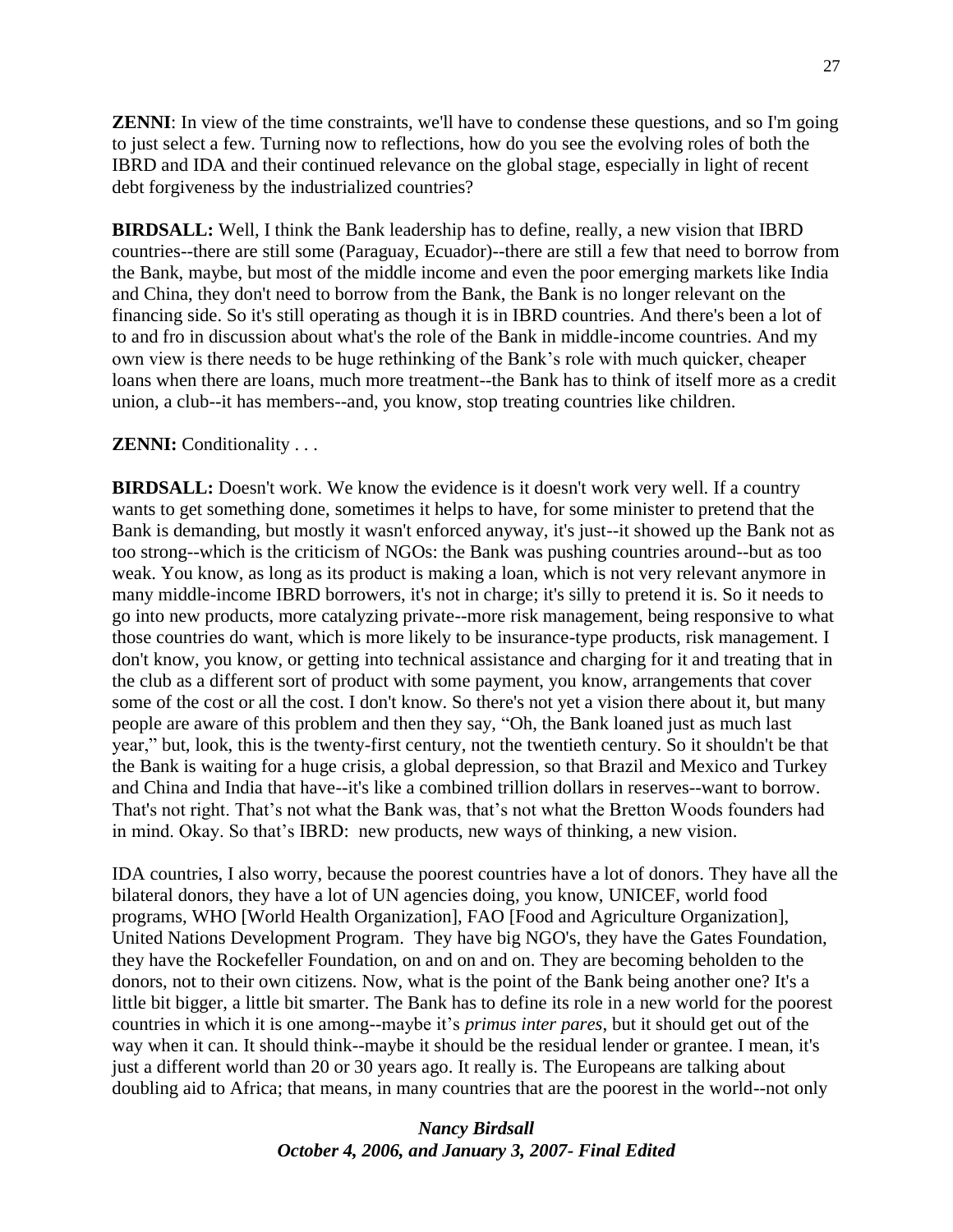Africa, Cambodia, some other places--all new investment is financed from outside. So the Bank is still operating, like, in its own little bubble, it's not--or the leadership is operating a little bit- it's not coordinating--you know, these are impossible problems dealing with all these other donors and with the UN. And the Bank tries, I admit, but there needs to be a whole big new vision about that in the IDA countries, and much more pushing countries to set priorities.

I think the comprehensive development plan [comprehensive development framework, CDF] notion that Wolfensohn brought, for all its good intentions, had this bad side effect that Bank staff, if they were getting any message was, "We have to do everything everywhere. We need to fill in all the cells. If other places are filling in cells, that's okay, but, you know, we have to do . . .‖ And once you have staff who are working in, you know, Zambia on agriculture, on health, on education, on AIDS, on financial sector, on judicial reform, on public civil service reform, on infrastructure, and all the other donors are doing that, too, it's not leadership anymore. That's my . . .

**ZENNI:** Looking back, what have you learned from your experience at the Bank, and what has it meant to you personally serving as unique an institution as the World Bank?

**BIRDSALL:** Well, I learned about 99 percent of everything I know about development.--well, at the Bank and the IDB. I mean everything I know that you can't read in a book, which is about 99 percent of what I know. I think also that the Bank is an absolutely critical institution. In a global era, we have a global economy and we don't have a global polity. So we need to have the UN and the World Bank. We need these institutions that are able to bring nations together at the global level to deal with constantly shifting issues. And as globalization becomes more and more deep, then we have global problems, and we don't have the hegemon anymore that the U.S. was for leadership, nor would it work, really, because now there's a greater expectation of democracy-like arrangements for decision-making, so a place like the Bank is a very precious institution. And certainly I think I was extremely fortunate to have in some ways stumbled into a career in development economics at the World Bank and then at the IDB. They're very rich, exciting places with fabulous colleagues. So personally: A plus.

**ZENNI:** Of your many contributions to the Bank's mission, which do you consider most important/significant?

**MS. BIRDSALL:** Oh, I don't know. It's impossible. It's like almost addressing this question is naive. I mean, the Bank has so many . .

**ZENNI:** I am referring specifically to your own contribution to the Bank's mission, you, Nancy Birdsall. What do you think was the most important/significant contribution that you have made to the Institution?

**BIRDSALL:** Right. I go back to my first which is, I'm a small player in long years. But I guess, I think I would say it's been interesting and important that I was lucky, you know, to get these appointments as a woman, and that that provided--I was one of maybe a dozen women that were early on able to get ahead, and so that, I think, energized a lot more women to enter the field and to work hard in the Bank.